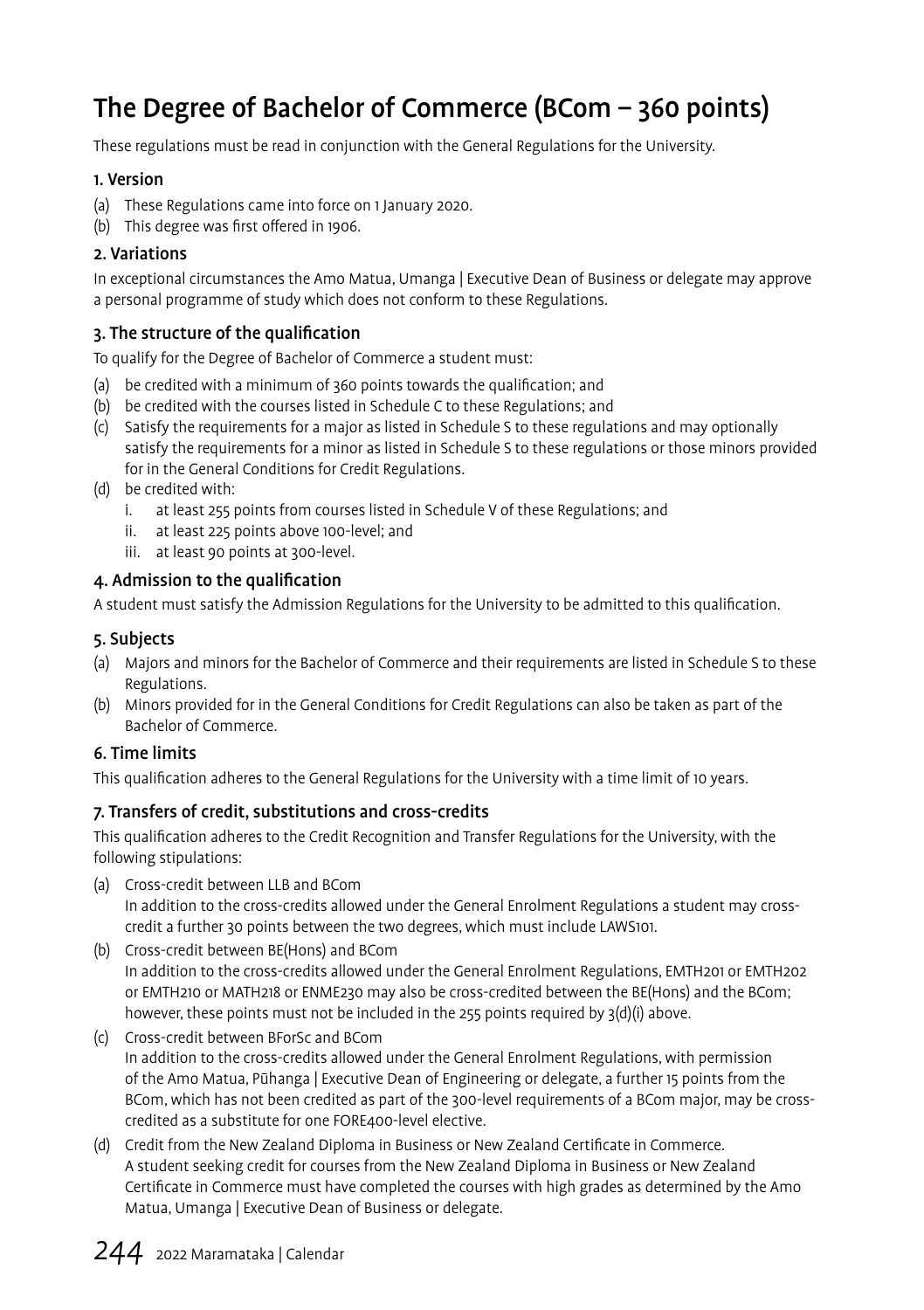### 8. Progression

This qualification adheres to the General Regulations for the University, with no additional stipulations.

#### 9. Honours, Distinction and Merit

Honours, Distinction and Merit are not awarded for this qualification.

#### 10. Exit and Upgrade Pathways to other Qualifications

- (a) There are no advancing qualifications for this degree.
- (b) A student who has not met the requirements for the Bachelor of Commerce may, with the permission of the Amo Matua, Umanga | Executive Dean of Business or delegate, transfer to the Certificate in Commerce.

# Schedule C: Compulsory Courses for the Degree of Bachelor of Commerce

For full course information, go to www.canterbury.ac.nz/courses

| Course Code    | <b>Course Title</b>              | <b>Pts</b>  | 2022            | Location             | P/C/R/RP/EQ                                     |
|----------------|----------------------------------|-------------|-----------------|----------------------|-------------------------------------------------|
| ACCT102        | Accounting and Financial         | 15          | S1              | Campus               | R: ACIS102, AFIS101, AFIS102, AFIS111, AFIS122, |
|                | Information                      |             | S1              | Distance<br>Learning | AFIS132, AFIS188.                               |
|                |                                  |             | S <sub>2</sub>  | Campus               |                                                 |
|                |                                  |             | S <sub>2</sub>  | Distance<br>Learning |                                                 |
| <b>BSNS201</b> | <b>Business and Culture</b>      | 15          | S1              | Campus               | P: Any 60 points.                               |
|                |                                  |             | S <sub>2</sub>  | Campus               | RP: ACCT102, ECON104, MGMT100                   |
| <b>BSNS299</b> | UC Employability Portfolio       | $\mathbf 0$ | S1              | Campus               | P: Any 180 points. Must be enrolled in the      |
|                |                                  |             | S <sub>2</sub>  | Campus               | BCom.                                           |
| ECON104        | Introduction to Microeconomics   | 15          | S1              | Campus               | R: ECON199                                      |
|                |                                  |             | S1              | Distance<br>Learning |                                                 |
|                |                                  |             | S <sub>2</sub>  | Campus               |                                                 |
| <b>INFO123</b> | Business Information Systems and | 15          | S1              | Campus               | R: ACIS123, AFIS123, AFIS124                    |
|                | Technology                       |             | S <sub>2</sub>  | Campus               |                                                 |
|                |                                  |             | S <sub>2</sub>  | Distance<br>Learning |                                                 |
| MGMT100        | Fundamentals of Management       | 15          | S1              | Campus               | R: MGMT101                                      |
|                |                                  |             | S1              | Distance<br>Learning |                                                 |
|                |                                  |             | S <sub>2</sub>  | Campus               |                                                 |
| <b>STAT101</b> | Statistics 1                     | 15          | SU <sub>2</sub> | Campus               | R: STAT111, STAT112, DIGI103                    |
|                |                                  |             | S1              | Campus               | EQ: STAT111, STAT112, DIGI103                   |
|                |                                  |             | S1              | Distance<br>Learning |                                                 |
|                |                                  |             | S <sub>2</sub>  | Campus               |                                                 |
|                |                                  |             | S <sub>2</sub>  | Distance<br>Learning |                                                 |

Note: Students first enrolled in the BCom before 2019 are not required to complete BSNS201 or BSNS299.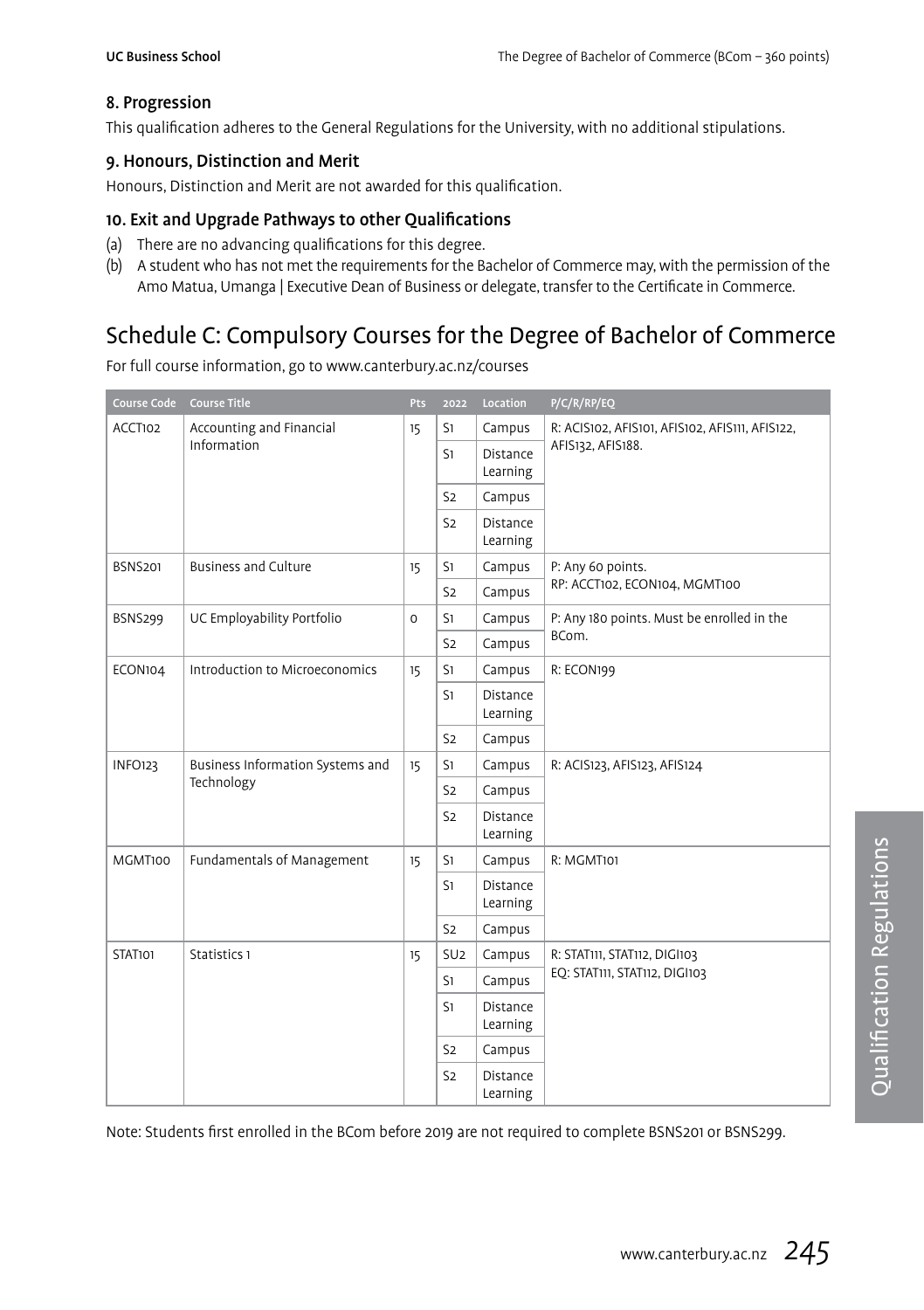# Schedule S: Subject Courses for the Degree of Bachelor of Commerce

### Accounting

#### Major

A student intending to complete the BCom majoring in Accounting must be credited with the following:

#### 100-level

Required: ACCT103.

#### 200-level

Required: ACCT211 and ACCT222.

#### 300-level

Required: At least 60 points from ACCT311, ACCT312, ACCT316, ACCT332, ACCT340, ACCT341, ACCT342, ACCT346, ACCT356, ACCT358 and ACCT359.

#### Minor

A student intending to take a minor in Accounting must be credited with the following:

- i. ACCT102 and ACCT103; and
- ii. Either ACCT211 or ACCT222; and
- iii. A further 30 points of Accounting at 200-level or above which may include INFO243; and
- iv. A further 15 points of Accounting at 300-level.

### Business Analytics

#### Minor

A student intending to take a minor in Business Analytics must be credited with the following:

- i. 15 points from DATA101, STAT101, DIGI103
- ii. 15 points from INFO123, INFO125, COSC101, COSC121, COSC122, COSC131, DIGI101; and
- iii. INFO261 and INFO260; and
- iv. INFO361 or 15 points from ECON213; ECON214; ECON314.

#### Business and Sustainability

#### Major

There is no major in Business and Sustainability.

#### Minor

A student intending to take a minor in Business and Sustainability must be credited with the following:

- i MGMT100
- ii. MGMT230 and MGMT335; and
- iii. A further 30 points from ECON225, MGMT270, ACCT340, MGMT333.

#### Business Economics

Major not offered in 2022.

#### Major

A student intending to complete the BCom majoring in Business Economics must be credited with the following: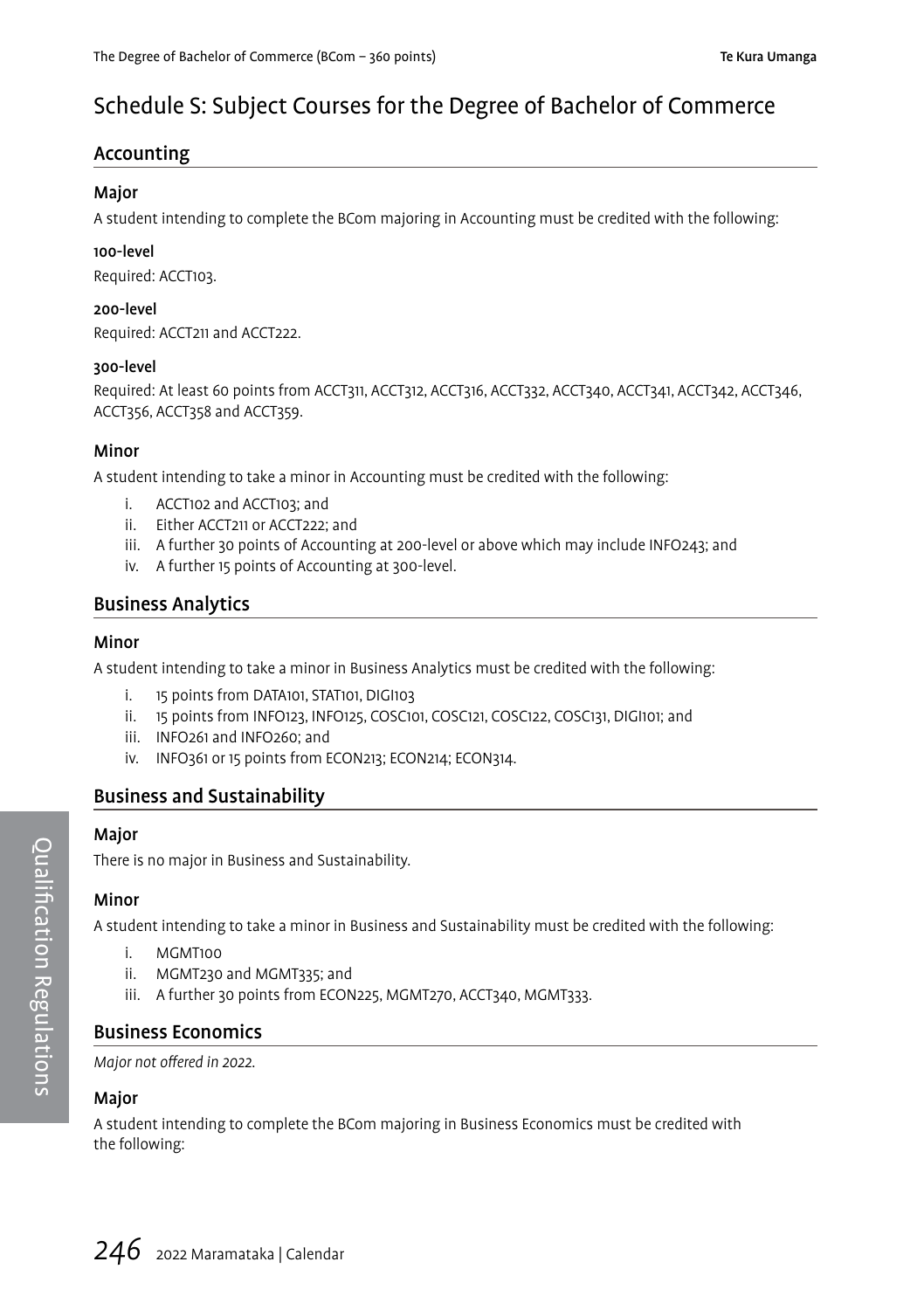#### 100-level

Required: ECON104 and ECON105. Recommended: FINC101.

#### 200-level

Required:

- i. ECON207, ECON208; and
- ii. ECON213 or ECON214; and
- iii. FINC201.

#### 300-level

Required: At least 60 points of 300-level ECON including ECON310.

Additionally a student must meet the requirements for at least one other minor, other than Economics, as specified in this schedule.

#### Minor

There is no minor in Business Economics.

#### Economics

#### Major

A student intending to complete the BCom majoring in Economics must be credited with the following:

#### 100-level

Required: ECON104 and ECON105.

#### 200-level

Required:

- i. ECON202 or 207; and
- ii. ECON203 or ECON208; and
- iii. ECON201 or 206.

#### 300-level

Required: At least 60 points of 300-level Economics.

Note: MATH102 is only required for honours and master's. A student who enrolled in the BCom prior to 2015 may graduate under the 2014 regulations.

#### Minor

A student intending to minor in Economics must be credited with the following:

- i. ECON104 and ECON105; and
- ii. ECON207 or ECON208; and
- iii. A further 15 points of Economics at 200-level or above; and
- iv. A further 15 points of Economics at 300-level.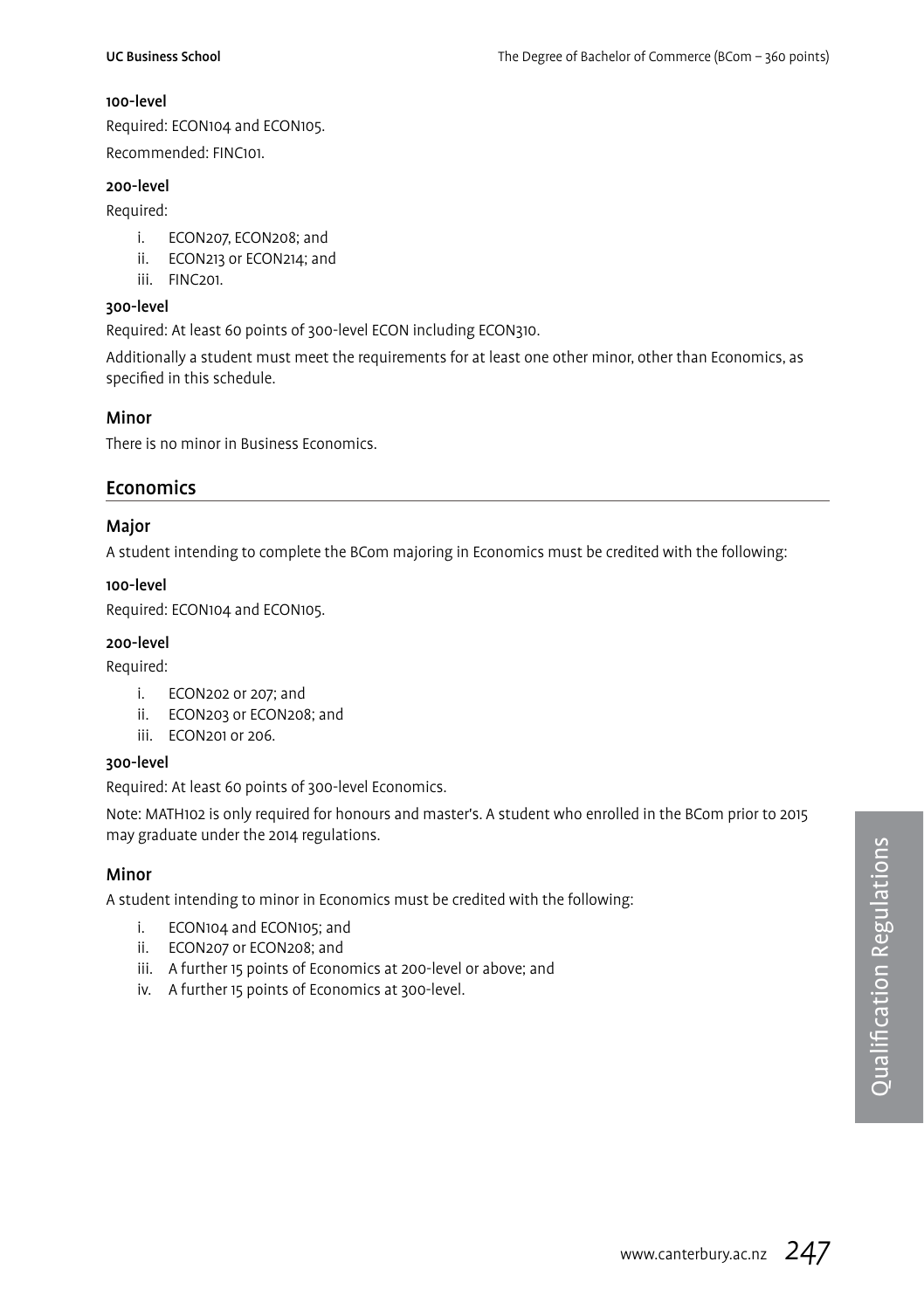### Entrepreneurship

#### Major

Refer to the major in Strategy and Entrepreneurship.

#### Minor

A student intending to minor in Entrepreneurship must be credited with the following:

- i. ACCT102, MGMT100, MKTG100; and
- ii. MGMT223; and
- iii. MGMT342, MGMT343.

### Finance

#### Major

A student intending to complete the BCom majoring in Finance must be credited with the following:

#### 100-level

Required: MATH101 or MATH102.

Recommended: MATH102.

#### 200-level

Required: FINC201 and FINC203.

#### 300-level

Required: At least 60 points in 300-level Finance, including at least 30 points from FINC301, FINC311, or FINC312.

#### Minor

A student intending to minor in Finance must be credited with either:

- i. ACCT102, STAT101; and
- ii. MATH101 or MATH102; and
- iii. FINC201, FINC203; and
- iv. A further 15 points from FINC301, FINC311 or FINC312.
- or
- i. STAT101; and
- ii. MATH102 and MATH103; and
- iii. FINC201; and
- iv. A further 30 points of Finance, including at least one of FINC301, FINC311 or FINC312.

#### Human Resource Management

#### Major

A student intending to complete the BCom majoring in Human Resource Management must be credited with the following:

#### 200-level

Required: MGMT206, MGMT207, and MGMT230.

#### 300-level

Required: MGMT301, MGMT303, MGMT308, and 15 points from MGMT304, MGMT306, MGMT330 or MGMT331.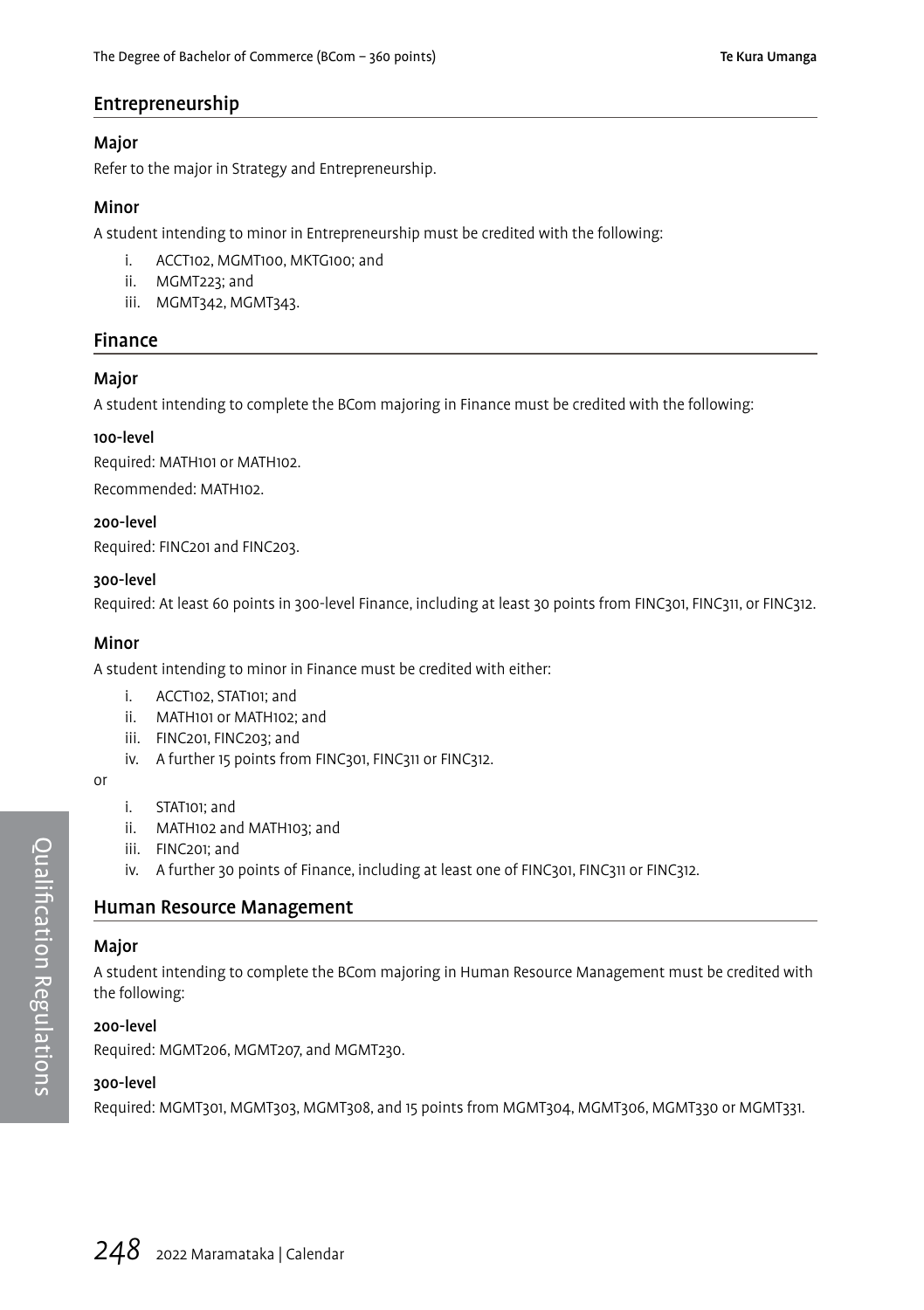#### Minor

A student intending to minor in Human Resource Management must be credited with the following:

- i. MGMT100; and
- ii. MGMT206, MGMT207; and
- iii. MGMT303, MGMT308.

#### Information Systems

#### Major

A student intending to complete the BCom majoring in Information Systems must be credited with the following:

#### 200-level

INFO223 and INFO253; and a further 15 points from INFO213, INFO263, or SENG201.

#### 300-level

Required: At least 60 points from 300-level INFO courses. Note: Students may substitute COSC332 or COSC362 for any 15-point INFO course.

#### **Minor**

A student intending to minor in Information Systems must be credited with the following:

- i. INFO123; and
- ii. INFO223 or INFO253; and
- iii. A further 30 points of Information Systems at 200-level or above; and
- iv. A further 15 points of Information Systems at 300-level.

#### Innovation

#### Major (Not offered in 2022)

Students intending to complete the BCom majoring in Innovation must be credited with the following:

#### 200-level

Required: INOV200, MGMT223, and 30 points from INOV201, INOV202, INOV290.

#### 300-level

Required: INOV300 or MGMT342; INOV301, and INOV390.

#### Minor

A student intending to minor in Innovation must be credited with the following:

- i. INOV200
- ii. INOV201
- iii. INOV202 or MGMT223
- iv. INOV300 or MGMT342
- v. A further 15 points in INOV at 200 or 300-level.

#### International Business

#### Major

A student intending to complete the BCom majoring in International Business must be credited with the following:

#### 100-level

Required: (MKTG100 or MATH101 or MATH102) and ECON104; and 30 points in a single subject selected from (FREN, CHIN, SPAN, JAPA, GRMN, RUSS).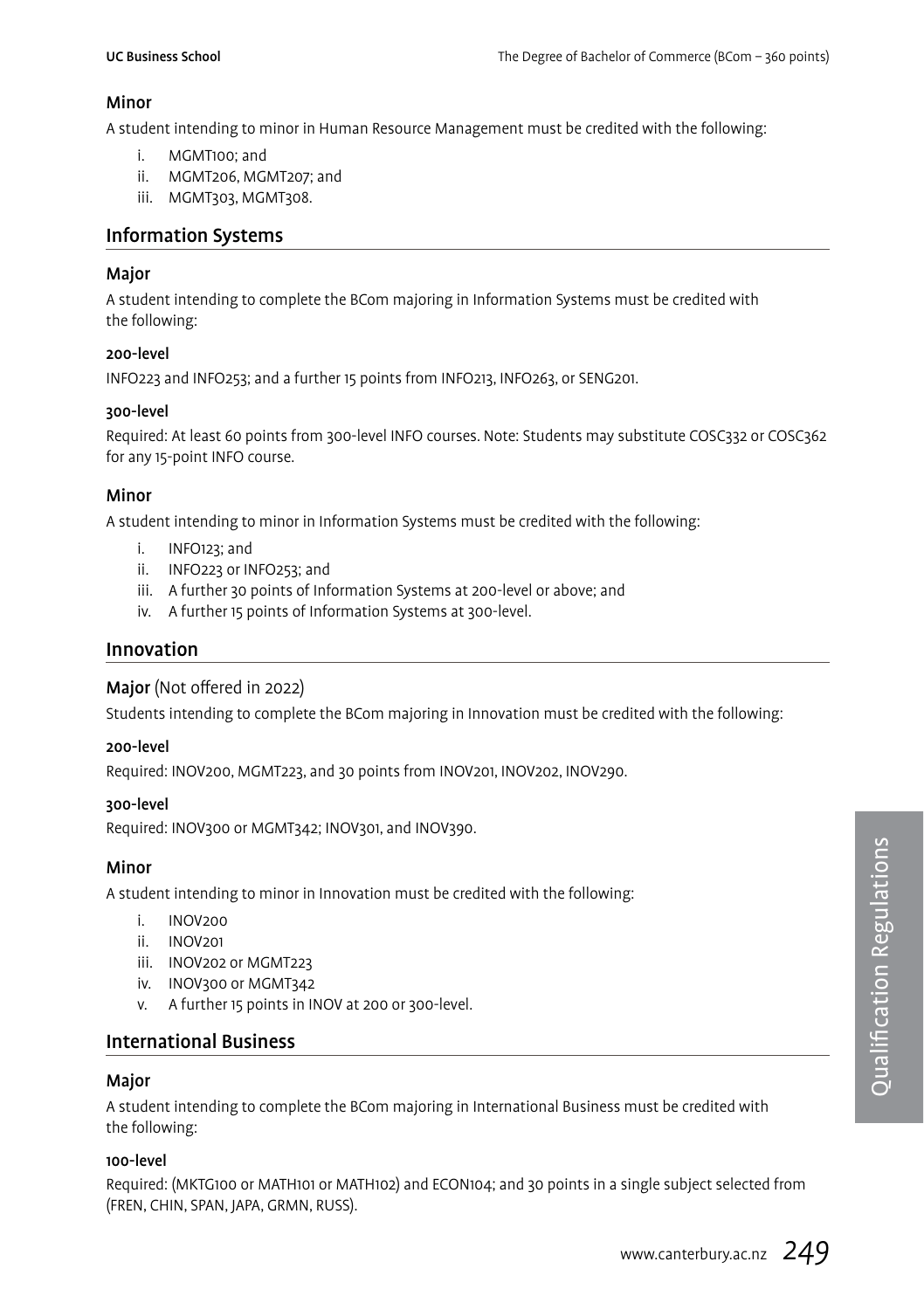#### 200-level

Required: ECON222, FINC201 and MGMT221; and 15 points from FINC203, MGMT228, MKTG201, MKTG204.

Note: A student intending to proceed to the BCom(Hons) or MCom degree in Finance must have passed ECON213.

#### 300-level

Required: FINC344, MGMT332 and (MGMT344 or MGMT320); and 15 points of FINC301, MGMT324, MKTG301, MKTG305, MKTG309, MKTG314.

A student intending to major in International Business should carefully examine the prerequisites and other details of the courses in the Course Catalogue section to ensure that they plan an appropriate pathway to the 200 and 300-level courses they wish to take.

#### Minor

A student intending to minor in International Business must be credited with the following:

- i. MGMT100, ECON104, MKTG100; and
- ii. ECON222, MGMT221; and
- iii. MGMT332.

#### Management

#### Major

A student intending to complete the BCom majoring in Management must be credited with the following:

#### 100-level

Required: (MGMT170 or MSCI101) and MKTG100.

#### 200-level

Required: MGMT206, MGMT207; and 30 points from MGMT208, MGMT221, MGMT230, MGMT270, MGMT281, MKTG201.

#### 300-level

Required: MGMT301, and either (MGMT344 and 30 points of 300-level courses from MGMT or MKTG) or (MGMT320 and 15 points of 300-level courses from MGMT or MKTG). No more than 15 points may be taken from MGMT303, MGMT308, MGMT331.

A student intending to major in Management should carefully examine the prerequisites and other details of the courses in the Course Catalogue to ensure that they plan an appropriate pathway to the 200 and 300-level courses they wish to take.

#### Minor

There is no minor in Management.

### Marketing

#### Major

A student intending to complete the BCom majoring in Marketing must be credited with the following:

#### 100-level

Required: MKTG100.

#### 200-level

Required: MKTG201, MKTG202, MKTG204; and 15 points from MKTG205, MKTG230.

#### 300-level

Required: At least 60 points from MKTG301–316, MKTG390.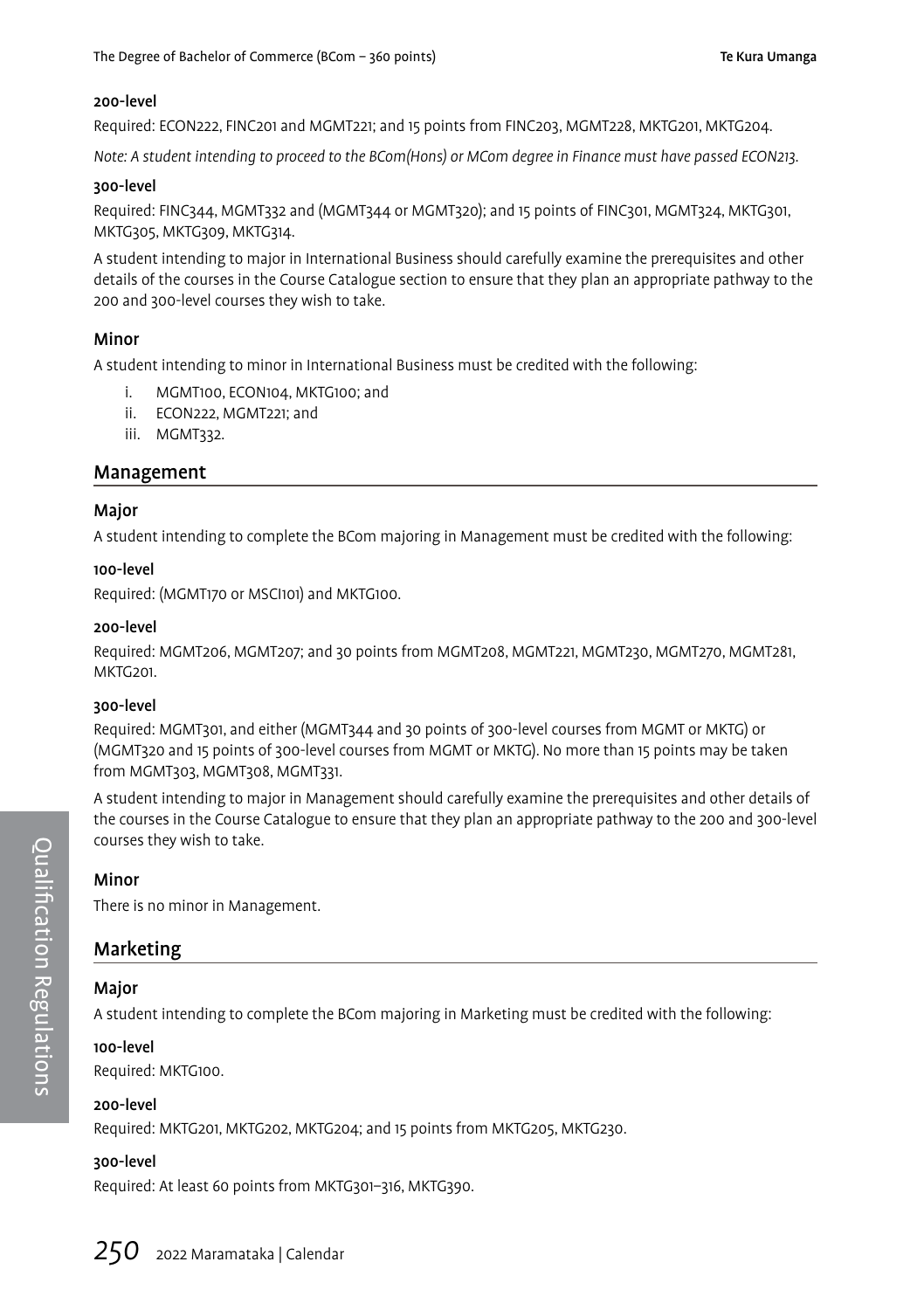#### Minor

A student intending to minor in Marketing must be credited with the following:

- i. MKTG100; and
- ii. MKTG201, MKTG202, MKTG204; and
- iii. A further 15 points of Marketing at 300-level.

### Operations and Supply Chain Management

#### Major

A student intending to complete the BCom majoring in Operations and Supply Chain Management must be credited with the following courses:

#### 100-level

Required: MGMT170 or MSCI101.

#### 200-level

Required: MGMT270, MGMT271; and 15 points from MGMT223, MGMT230, MGMT280, MGMT281.

#### 300-level

Required: MGMT370; and 45 points from MGMT 300-level courses of which at least 30 points must be from MGMT371-379.

#### Minor

A student intending to minor in Operations and Supply Chain Management must be credited with the following:

- i. MGMT170; and
- ii. MGMT270, MGMT271; and
- iii. MGMT370; and
- iv. 15 points from MGMT371-379.

### Strategy and Entrepreneurship

#### Major

A student intending to complete the BCom majoring in Strategy and Entrepreneurship must be credited with the following:

#### 100-level

Required: (MGMT170 or MSCI101) and MKTG100.

#### 200-level

Required: MGMT221, MGMT223; and 30 points from MGMT206, MGMT230, MGMT270, MKTG201.

#### 300-level

Required: MGMT320 or (MGMT344 and MGMT345); and 30 points from MGMT321, MGMT324, MGMT342, MGMT343.

A student intending to major in Strategy and Entrepreneurship should carefully examine the prerequisites and other details of the courses in the Course Catalogue to ensure that they plan an appropriate pathway to the 200 and 300-level courses they wish to take.

#### Minor

Refer to the minor in Entrepreneurship.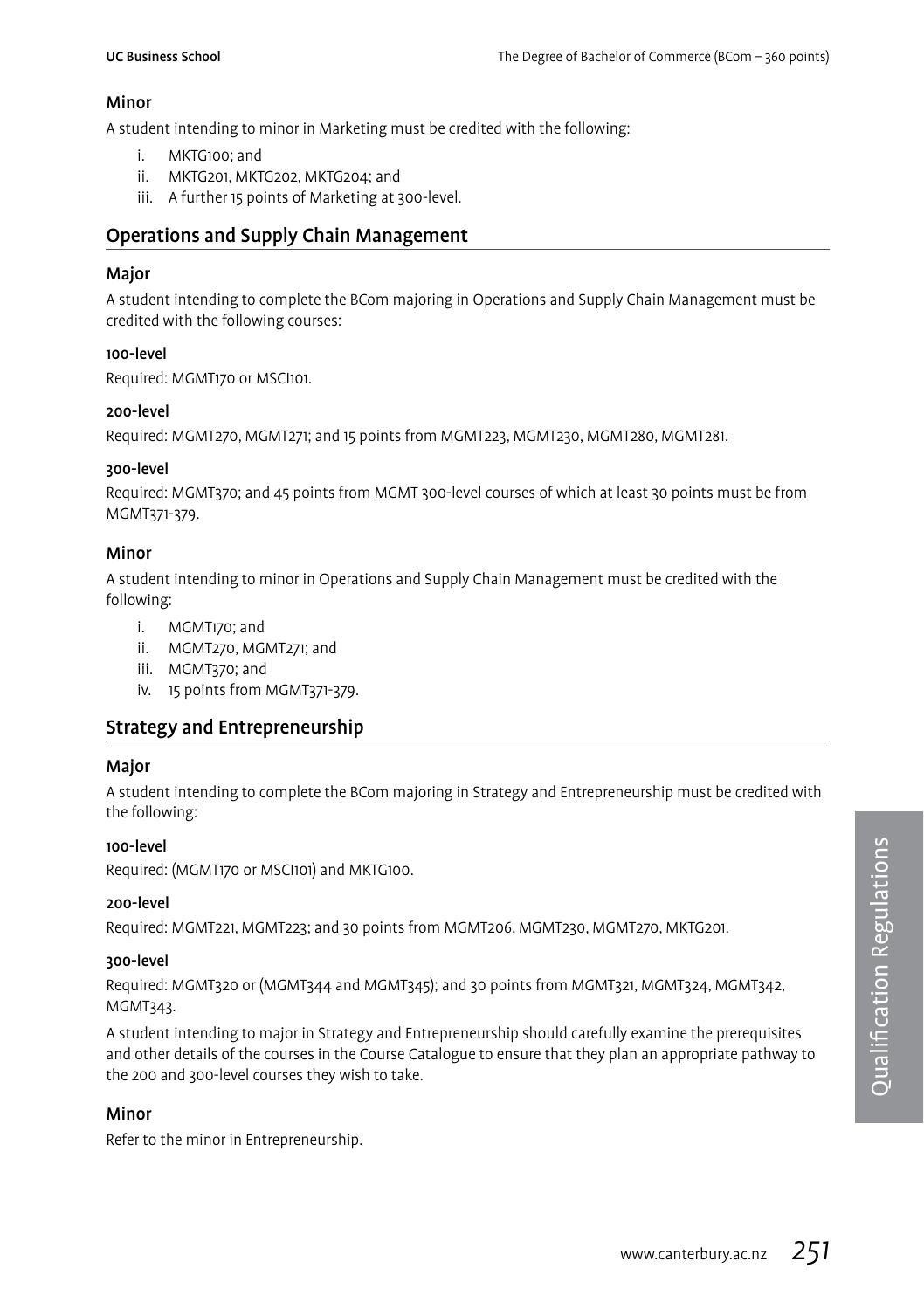#### Taxation

#### Major

Refer to the major in Taxation and Accounting.

#### Minor

A student intending to minor in Taxation must be credited with the following:

- i. ACCT102, ACCT103, ACCT152; and
- ii. ACCT254; and
- iii. ACCT358, ACCT359.

### Taxation and Accounting

#### Major

A student intending to complete the BCom majoring in Taxation and Accounting must be credited with the following:

#### 100-level

Required: ACCT103 and (ACCT152 or LAWS101).

#### 200-level

Required: (ACCT211 or ACCT222) and ACCT254.

#### 300-level

Required: ACCT358, ACCT359; and at least 30 points from ACCT311, ACCT312, ACCT316, ACCT332, ACCT340, ACCT341, ACCT342, ACCT346, ACCT356.

#### Minor

Refer to the minor in Taxation.

#### Tourism Marketing and Management

#### Major

A student intending to compete the BCom majoring in Tourism Marketing and Management must be credited with the following:

#### 100-level

Required: MKTG100.

#### 200-level

Required: MKTG202, MKTG240, and MKTG241.

#### 300-level

Required: MKTG314, MKTG317, MKTG340, and MKTG349.

#### Minor

Students intending to minor in Tourism Marketing and Management must be credited with the following:

- i. MKTG100, MGMT100, STAT101; and
- ii. MKTG205, MKTG240; and
- iii. MKTG314.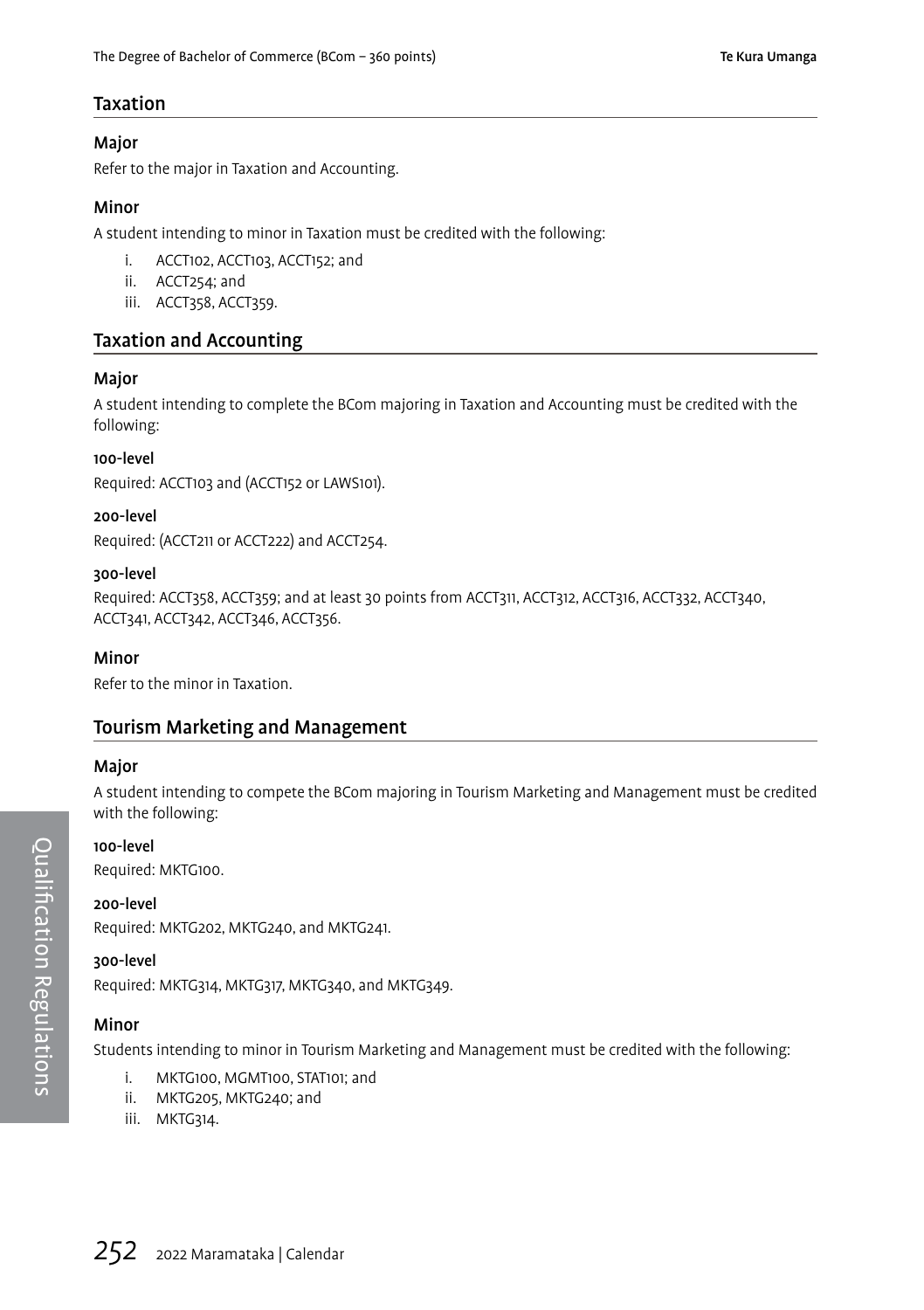# Schedule V: Valid Courses for the Degree of Bachelor of Commerce

### Accounting

Note: In the past many courses below were prefixed with ACCY or AFIS or ACIS. From 2011, the prefix was changed to ACCT and all courses changed to 15 points.

| Course Code | <b>Course Title</b>                                        | Pts | 2022            | Location             | P/C/R/RP/EQ                                                                                                  |
|-------------|------------------------------------------------------------|-----|-----------------|----------------------|--------------------------------------------------------------------------------------------------------------|
| ACCT102     | Accounting and Financial                                   | 15  | S1              | Campus               | R: ACIS102, AFIS101, AFIS102, AFIS111, AFIS122,                                                              |
|             | Information                                                |     | S1              | Distance<br>Learning | AFIS132, AFIS188.                                                                                            |
|             |                                                            |     | S <sub>2</sub>  | Campus               |                                                                                                              |
|             |                                                            |     | S <sub>2</sub>  | Distance<br>Learning |                                                                                                              |
| ACCT103     | Accounting and Taxation: An                                | 15  | S1              | Campus               | P: ACCT102                                                                                                   |
|             | Introduction                                               |     | S1              | Distance<br>Learning | R: ACIS103, AFIS101, AFIS103, AFIS111, AFIS121,<br>AFIS131                                                   |
|             |                                                            |     | S <sub>2</sub>  | Campus               |                                                                                                              |
|             |                                                            |     | S <sub>2</sub>  | Distance<br>Learning |                                                                                                              |
| ACCT152     | Law and Business                                           | 15  | S1              | Campus               | R: ACIS152, AFIS151, AFIS152                                                                                 |
|             |                                                            |     | S1              | Distance<br>Learning |                                                                                                              |
| ACCT211     | <b>Financial Accounting</b>                                | 15  | S <sub>2</sub>  | Campus               | P: ACCT102 and ACCT103<br>R: ACIS211, AFIS211                                                                |
| ACCT212     | Business Professionals: skills,<br>attributes and practice | 15  | N <sub>O</sub>  |                      | P: Any 60 points                                                                                             |
| ACCT222     | Management Accounting                                      | 15  | S1              | Campus               | P: ACCT102<br>R: ACIS222, AFIS222<br>EQ: ACIS222, AFIS222                                                    |
| ACCT252     | Law of Business Contracts                                  | 15  | S <sub>2</sub>  | Campus               | P: ACCT152 or LAWS101<br>R: ACIS252, AFIS151, AFIS252, LAWS203.                                              |
| ACCT254     | Taxation                                                   | 15  | S1              | Campus               | P: ACCT103<br>C: ACCT152 or LAWS101<br>R: ACIS254, AFIS254<br>EQ: ACIS254                                    |
| ACCT256     | Law of Business Organisations                              | 15  | S <sub>2</sub>  | Campus               | P: ACCT152 or LAWS101<br>R: AFIS253, ACIS256, AFIS256, LAWS305, LAWS312                                      |
| ACCT311     | Financial Accounting: Theory &<br>Practice                 | 15  | S1              | Campus               | P: ACCT211<br>R: AFIS301, ACIS311, AFIS311, AFIS501.                                                         |
| ACCT312     | Advanced Financial Accounting                              | 15  | SU <sub>2</sub> | Campus               | P: ACCT211                                                                                                   |
|             |                                                            |     | S <sub>2</sub>  | Campus               | R: ACIS312, AFIS301, AFIS312, AFIS501.                                                                       |
| ACCT316     | Public Management and<br>Governance                        | 15  | S1              | Campus               | P: Any 45 points at 200-level or above.<br>R: ACIS316, AFIS316, AFIS516, POLS316<br>EQ: ACIS316, and AFIS316 |
| ACCT332     | Advanced Management Accounting                             | 15  | S <sub>2</sub>  | Campus               | P: ACCT222 and ACCT103<br>R: ACIS332, AFIS332, AFIS322, AFIS522                                              |
| ACCT340     | Social and Environmental Reporting                         | 15  | S1              | Campus               | P: Any 45 points at 200-level or above.<br>R: ACIS340, AFIS340                                               |
| ACCT341     | Public Accounting and Finance                              | 15  | S <sub>2</sub>  | Campus               | P: Any 45 points at 200-level or above.<br>R: ACIS341, AFIS341<br>EQ: ACIS341                                |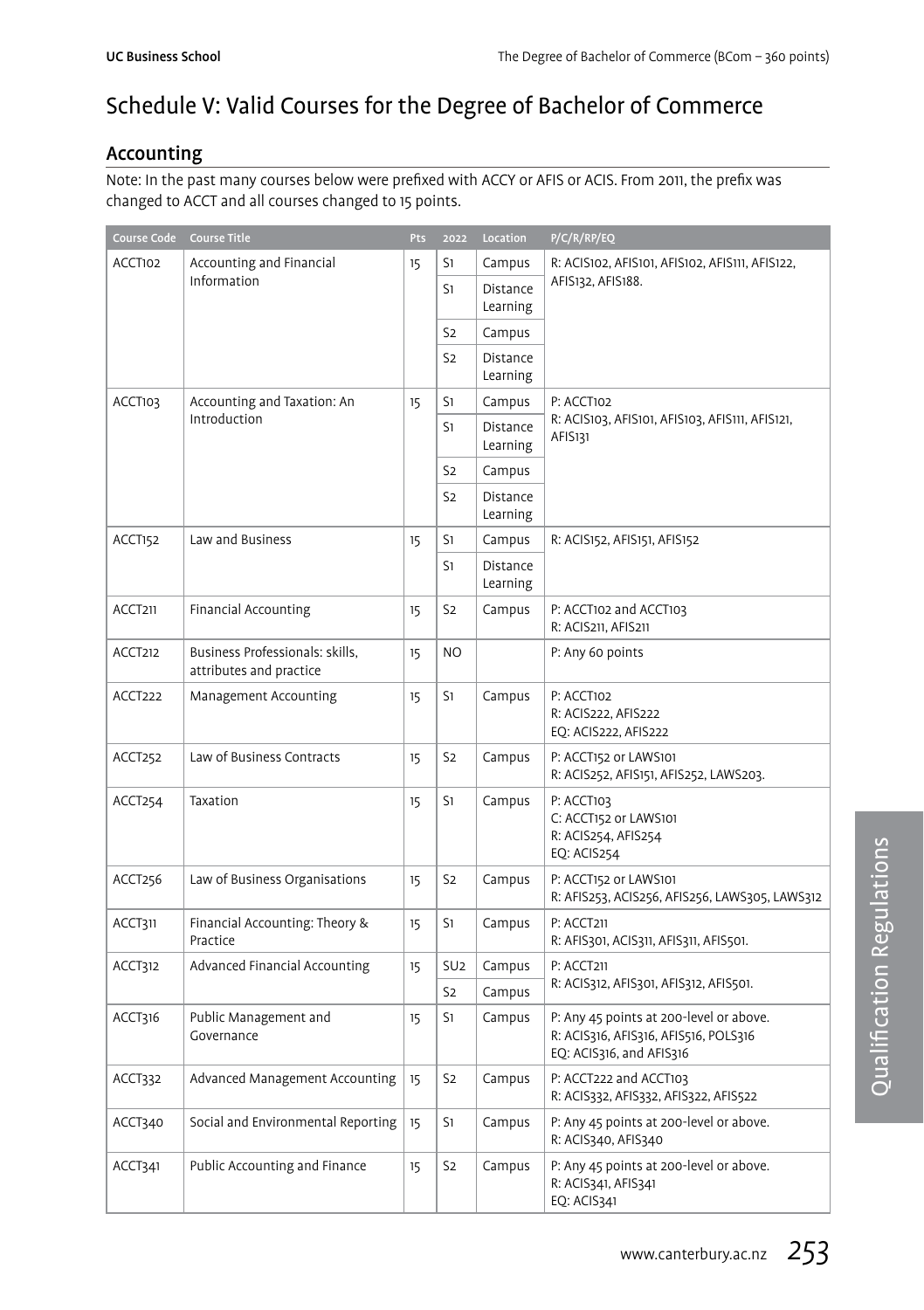| ACCT342 | Contemporary Issues in<br>Management Accounting | 15 | N <sub>O</sub> |        | P: ACCT222 and ACCT103<br>R: ACIS342, AFIS322, AFIS342, AFIS522.                             |
|---------|-------------------------------------------------|----|----------------|--------|----------------------------------------------------------------------------------------------|
| ACCT346 | Auditing                                        | 15 | S1             | Campus | P: INFO123 and ACCT211.<br>R: ACIS346, AFIS306, AFIS346, AFIS506.<br>RP: INFO243             |
| ACCT356 | Advanced Auditing                               | 15 | S <sub>2</sub> | Campus | P: ACCT346<br>R: ACIS356, AFIS306, AFIS356, AFIS506.                                         |
| ACCT358 | Advanced Taxation                               | 15 | S1             | Campus | P: (1) ACCT152 or LAWS101; and (2) ACCT254 OR<br>LAWS352<br>R: ACIS358, ACIS354              |
| ACCT359 | Further Issues in Advanced Taxation             | 15 | S <sub>2</sub> | Campus | P: ACCT358<br>R: ACIS359, ACIS354<br><b>EO: ACIS359</b>                                      |
| ACCT365 | Special Topic                                   | 15 | N <sub>O</sub> |        | P: Subject to approval of the Head of Department.<br>R: AFIS365                              |
| ACCT367 | Special Topic                                   | 15 | N <sub>O</sub> |        | P: Subject to approval of the Head of Department.<br>R: AFIS367                              |
| ACCT368 | Special Topic                                   | 15 | N <sub>O</sub> |        | P: Subject to approval of the Head of Department.<br>R: AFIS368                              |
| ACCT369 | Special Topic                                   | 15 | N <sub>O</sub> |        | P: Subject to approval of the Head of Department.<br>R: AFIS369                              |
| ACCT390 | Accounting Internship                           | 15 | S1             | Campus | P: (1) At least 60 points in 200-level ACCT courses                                          |
|         |                                                 |    | S <sub>2</sub> | Campus | (2) Subject to Head of Department Approval<br>R: ACCT364, ECON390, FINC390, MKTG390, INFO390 |

### Business

| Course Code    | Course Title               | <b>Pts</b> | 2022           | Location | P/C/R/RP/EO                                |
|----------------|----------------------------|------------|----------------|----------|--------------------------------------------|
| <b>BSNS201</b> | Business and Culture       | 15         | S1             | Campus   | P: Any 60 points.                          |
|                |                            |            | S <sub>2</sub> | Campus   | RP: ACCT102, ECON104, MGMT100              |
| BSNS299        | UC Employability Portfolio | 0          | S1             | Campus   | P: Any 180 points. Must be enrolled in the |
|                |                            |            | S <sub>2</sub> | Campus   | BCom.                                      |

## Computer Science

| <b>Course Code</b> | <b>Course Title</b>                          | <b>Pts</b> | 2022                        | Location                    | P/C/R/RP/EQ                         |
|--------------------|----------------------------------------------|------------|-----------------------------|-----------------------------|-------------------------------------|
| COSC101            | Working in a Digital World                   | 15         | S1                          | Campus                      | R: COSC110, DIGI 101<br>EO: DIGI101 |
| COSC121            | Introduction to Computer                     | 15         | S1                          | Campus                      | R: COSC131                          |
| Programming        |                                              | S1         | <b>Distance</b><br>Learning |                             |                                     |
|                    |                                              |            | S <sub>2</sub>              | Campus                      |                                     |
|                    |                                              |            | S <sub>2</sub>              | <b>Distance</b><br>Learning |                                     |
| COSC122            | Introduction to Computer Science             | 15         | SU <sub>2</sub>             | Campus                      | P: COSC121 or COSC131               |
|                    |                                              |            | S <sub>2</sub>              | Campus                      |                                     |
|                    |                                              |            | S <sub>2</sub>              | Distance<br>Learning        |                                     |
| COSC131            | Introduction to Programming for<br>Engineers | 15         | SU <sub>2</sub>             | Campus                      | R: COSC121                          |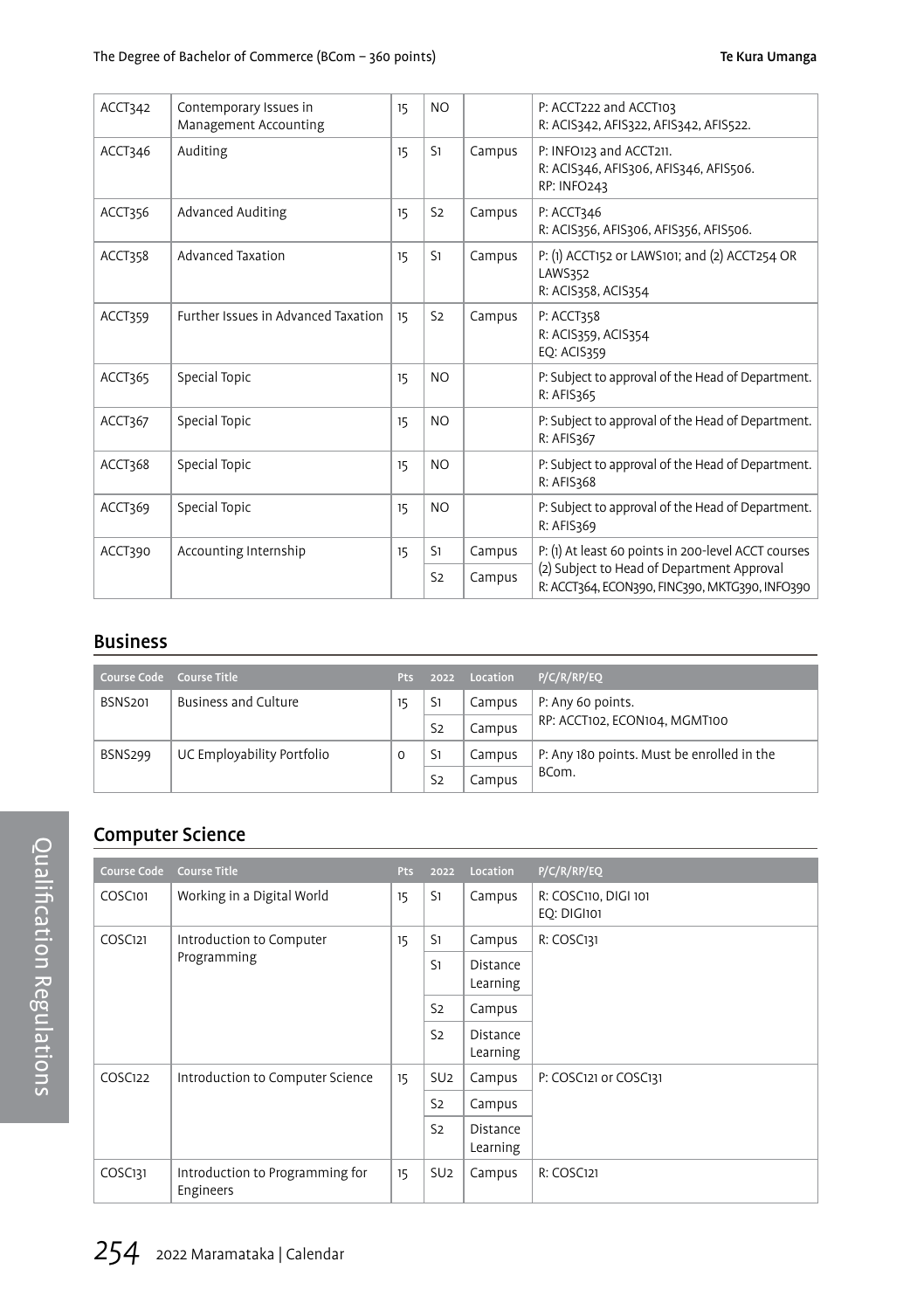| COSC <sub>131</sub> | Introduction to Programming for<br>Engineers                    | 15 | SU <sub>2</sub> | Campus | R: COSC121                                                                                                                                                                                                                                                                                                                          |
|---------------------|-----------------------------------------------------------------|----|-----------------|--------|-------------------------------------------------------------------------------------------------------------------------------------------------------------------------------------------------------------------------------------------------------------------------------------------------------------------------------------|
| COSC <sub>241</sub> | Special Topic                                                   | 15 | N <sub>O</sub>  |        | P: Entry subject to approval by the Head<br>of Department                                                                                                                                                                                                                                                                           |
| COSC <sub>242</sub> | Special Topic                                                   | 15 | N <sub>O</sub>  |        | P: Entry subject to approval by the Head<br>of Department.                                                                                                                                                                                                                                                                          |
| COSC <sub>243</sub> | Special Topic                                                   | 15 | NO              |        | P: Entry subject to approval by the Head<br>of Department                                                                                                                                                                                                                                                                           |
| COSC260             | Turing: From the Computer<br>Revolution to the Philosophy of AI | 15 | NO              |        | P: Any 15 points at 100-level in PHIL, COSC,<br>LING, MATH, or PSYC, or any 60 points at<br>100-level from the Schedule V of the BA or<br>the BSc.<br>R: PHIL250<br>EQ: PHIL250                                                                                                                                                     |
| COSC261             | Formal Languages and Compilers                                  | 15 | S1              | Campus | P: (1) COSC121 or COSC131; (2) COSC122; (3) MATH120                                                                                                                                                                                                                                                                                 |
| COSC <sub>262</sub> | Algorithms                                                      | 15 | S1              | Campus | P: (1) COSC121 or COSC131; (2) COSC122;<br>RP: MATH120                                                                                                                                                                                                                                                                              |
| COSC <sub>264</sub> | Introduction to Computer Networks<br>and the Internet           | 15 | S <sub>2</sub>  | Campus | P: (1) COSC121 or COSC131; (2) COSC122;<br>(3) EMTH119 or (MATH102 and MATH120) or<br>(MATH102 and STAT101)                                                                                                                                                                                                                         |
| COSC <sub>265</sub> | Relational Database Systems                                     | 15 | S <sub>2</sub>  | Campus | P: COSC121 or COSC131 or INFO125                                                                                                                                                                                                                                                                                                    |
| COSC362             | Data and Network Security                                       | 15 | S <sub>2</sub>  | Campus | P: COSC264 or MATH324 or MATH220.<br>RP: It is recommended that COSC362 and<br>COSC364 be taken together.                                                                                                                                                                                                                           |
| COSC363             | Computer Graphics                                               | 15 | S1              | Campus | P: (1) ENCE260, (2) 30 points of 200-level<br>Computer Science, (3) 15 points of 100-level<br>MATH/STAT/EMTH (MATH120) recommended).<br>MATH101 is not acceptable.                                                                                                                                                                  |
| COSC364             | Internet Technology and<br>Engineering                          | 15 | S1              | Campus | P: COSC264                                                                                                                                                                                                                                                                                                                          |
| COSC366             | Research Project                                                | 15 | SU <sub>2</sub> | Campus | P: (1)45 points of 200-level Computer Science<br>(2) 30 points from Mathematics, Statistics or<br>Engineering Mathematics or 15 points of Math/<br>Stat (MATH120 recommended) and COSC262.<br>MATH101 is not acceptable. (3) approval of the<br>Head of Department<br>RP: COSC110 OR COSC101, ENCE260, COSC261,<br>COSC262, SENG201 |
| COSC367             | Artificial Intelligence                                         | 15 | S <sub>2</sub>  | Campus | P: COSC262                                                                                                                                                                                                                                                                                                                          |
| COSC368             | Humans and Computers                                            | 15 | S <sub>2</sub>  | Campus | P: (1) 45 points of (200-level Computer Science<br>and ENCE260), (2) 30 points of EMTH or<br>15 points of MATH/STAT (MATH120<br>recommended). MATH101 is not acceptable.<br>R: COSC225<br>RP: COSC110 OR COSC101, COSC263 OR SENG201                                                                                                |
| COSC371             | Special Topic                                                   | 15 | N <sub>O</sub>  |        | P: Subject to approval by the Head of Department.                                                                                                                                                                                                                                                                                   |
| COSC372             | Special Topic                                                   | 15 | <b>NO</b>       |        | P: Subject to approval by the Head of Department.                                                                                                                                                                                                                                                                                   |
| DATA301             | Big Data Computing and Systems                                  | 15 | S1              | Campus | P: COSC262                                                                                                                                                                                                                                                                                                                          |
| ENCE260             | Computer Systems                                                | 15 | S <sub>2</sub>  | Campus | P: COSC121 or COSC131<br>R: ENEL206; both COSC208/ENCE208 and<br>COSC221/ENCE221                                                                                                                                                                                                                                                    |
| <b>ENCE360</b>      | Operating Systems                                               | 15 | S <sub>2</sub>  | Campus | P: ENCE260.<br>R: COSC321<br>RP: COSC110 or COSC101, COSC262.                                                                                                                                                                                                                                                                       |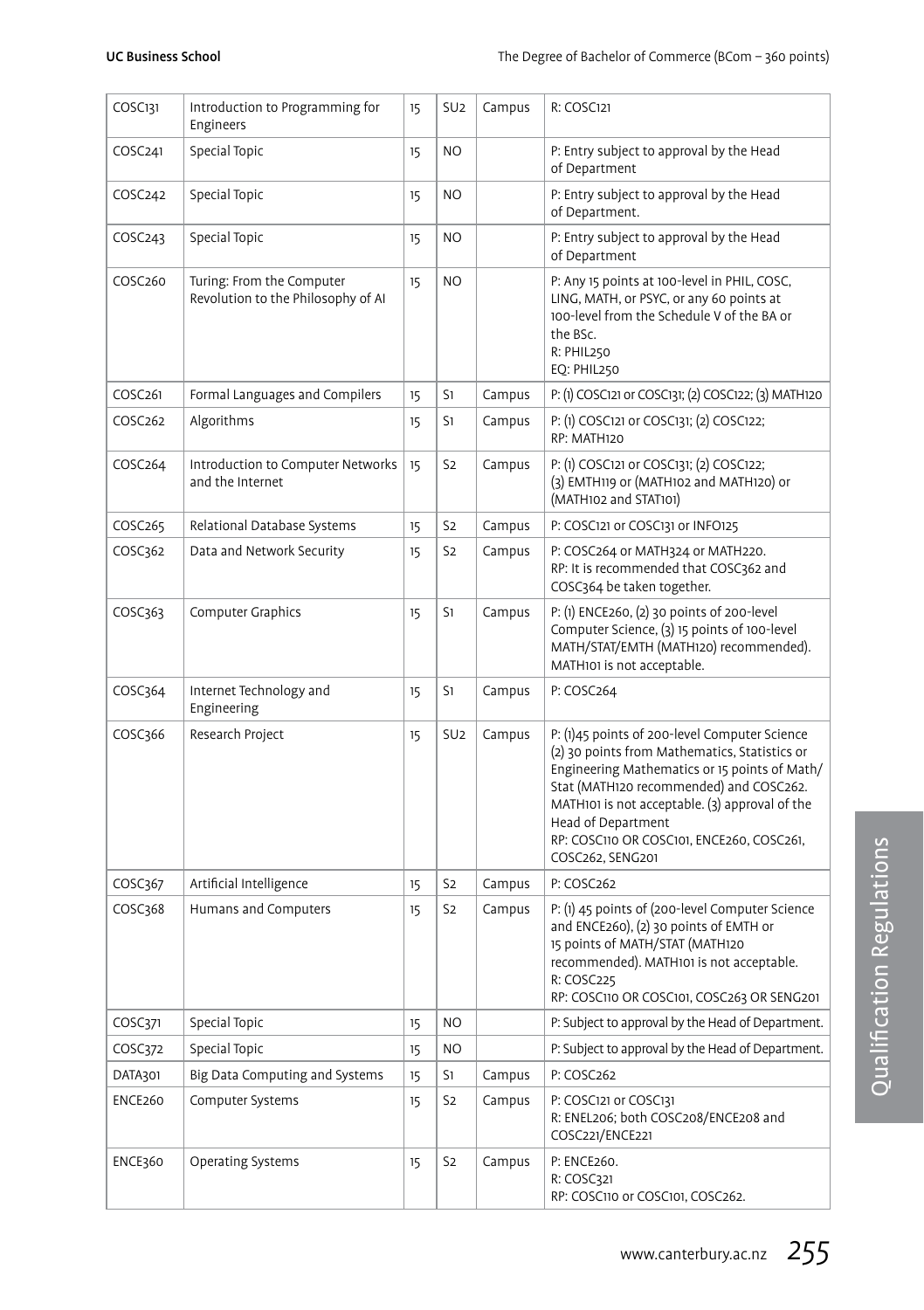| <b>ENCE361</b> | Embedded Systems 1                            | 15 | S <sub>1</sub> | Campus | <b>P: ENCE260</b><br>R: ENEL353, ENEL323, COSC361, ELEC361, ENEL340                                                            |
|----------------|-----------------------------------------------|----|----------------|--------|--------------------------------------------------------------------------------------------------------------------------------|
| LING315        | Special Topic: Natural Language<br>Processing | 15 | NO.            |        | P: COSC <sub>262</sub>                                                                                                         |
| SENG201        | Software Engineering I                        | 15 | S1             | Campus | P: (1) COSC121 or COSC131; (2) COSC122;<br>(3) 15 points from MATH, STAT or EMTH.<br>MATH120/STAT101 are strongly recommended. |
| SENG301        | Software Engineering II                       | 15 | S <sub>1</sub> | Campus | P: SENG201.<br>R: COSC314, COSC324<br>RP: COSC110 OR COSC101. ENCE260.                                                         |
| SENG302        | Software Engineering Group Project            | 30 | W              | Campus | P: SENG201 and COSC265<br>C: SENG301                                                                                           |
| SENG365        | Web Computing Architectures                   | 15 | S <sub>1</sub> | Campus | P: COSC265 or two courses out of (INFO223,<br>INFO253, INFO263).<br>R: COSC365<br>RP: SENG 201 is strongly recommended.        |

### Economics

| Course Code    | <b>Course Title</b>                                        | Pts | 2022            | Location                    | P/C/R/RP/EQ                                                                                                             |
|----------------|------------------------------------------------------------|-----|-----------------|-----------------------------|-------------------------------------------------------------------------------------------------------------------------|
| ECON104        | Introduction to Microeconomics                             | 15  | S1              | Campus                      | R: ECON199                                                                                                              |
|                |                                                            |     | S1              | <b>Distance</b><br>Learning |                                                                                                                         |
|                |                                                            |     | S <sub>2</sub>  | Campus                      |                                                                                                                         |
| ECON105        | Introduction to Macroeconomics                             | 15  | S1              | Campus                      |                                                                                                                         |
|                |                                                            |     | S <sub>2</sub>  | Campus                      |                                                                                                                         |
|                |                                                            |     | S <sub>2</sub>  | Distance<br>Learning        |                                                                                                                         |
| ECON199        | Introduction to Microeconomics                             | 15  | X               | Distance<br>Learning        | P: Subject to approval of the Head of Department.<br>R: ECON104                                                         |
| ECON206        | Intermediate Macroeconomics                                | 15  | S <sub>2</sub>  | Campus                      | P: ECON104 and ECON105<br>R: ECON201                                                                                    |
| ECON207        | Intermediate Microeconomics -<br>Households and Government | 15  | S <sub>2</sub>  | Campus                      | P: ECON104<br>R: ECON202, ECON203                                                                                       |
| ECON208        | Intermediate Microeconomics -<br><b>Firms and Markets</b>  | 15  | S1              | Campus                      | P: ECON104<br>R: ECON202, ECON203                                                                                       |
| <b>ECON213</b> | Introduction to Econometrics                               | 15  | S1              | Campus                      | P: (1) ECON104 or ECON105; and (2) 15 points<br>from STAT.<br>R: ECON214<br>RP: MATH 101 or Year 13 Math with Calculus. |
| ECON214        | Data Analytics for Business<br>Economics                   | 15  | S1              | Campus                      | P: (1) ECON104 or ECON105; and (2) 15 points<br>from STAT<br>R: ECON213                                                 |
| ECON222        | International Trade                                        | 15  | S <sub>2</sub>  | Campus                      | P: ECON104                                                                                                              |
| ECON223        | Introduction to Game Theory for                            | 15  | SU <sub>2</sub> | Campus                      | P: Any 60 points                                                                                                        |
|                | Business, Science and Politics                             |     | SU <sub>2</sub> | Campus                      |                                                                                                                         |
| ECON225        | <b>Environmental Economics</b>                             | 15  | S1              | Campus                      | P: ECON104                                                                                                              |
| ECON228        | Study Tour to South America                                | 15  | NO.             |                             | P: (1) ECON104 (2) Subject to the Head of<br>Department approval.                                                       |
| ECON310        | Economic Thinking for Business                             | 15  | S <sub>2</sub>  | Campus                      | P: ECON208                                                                                                              |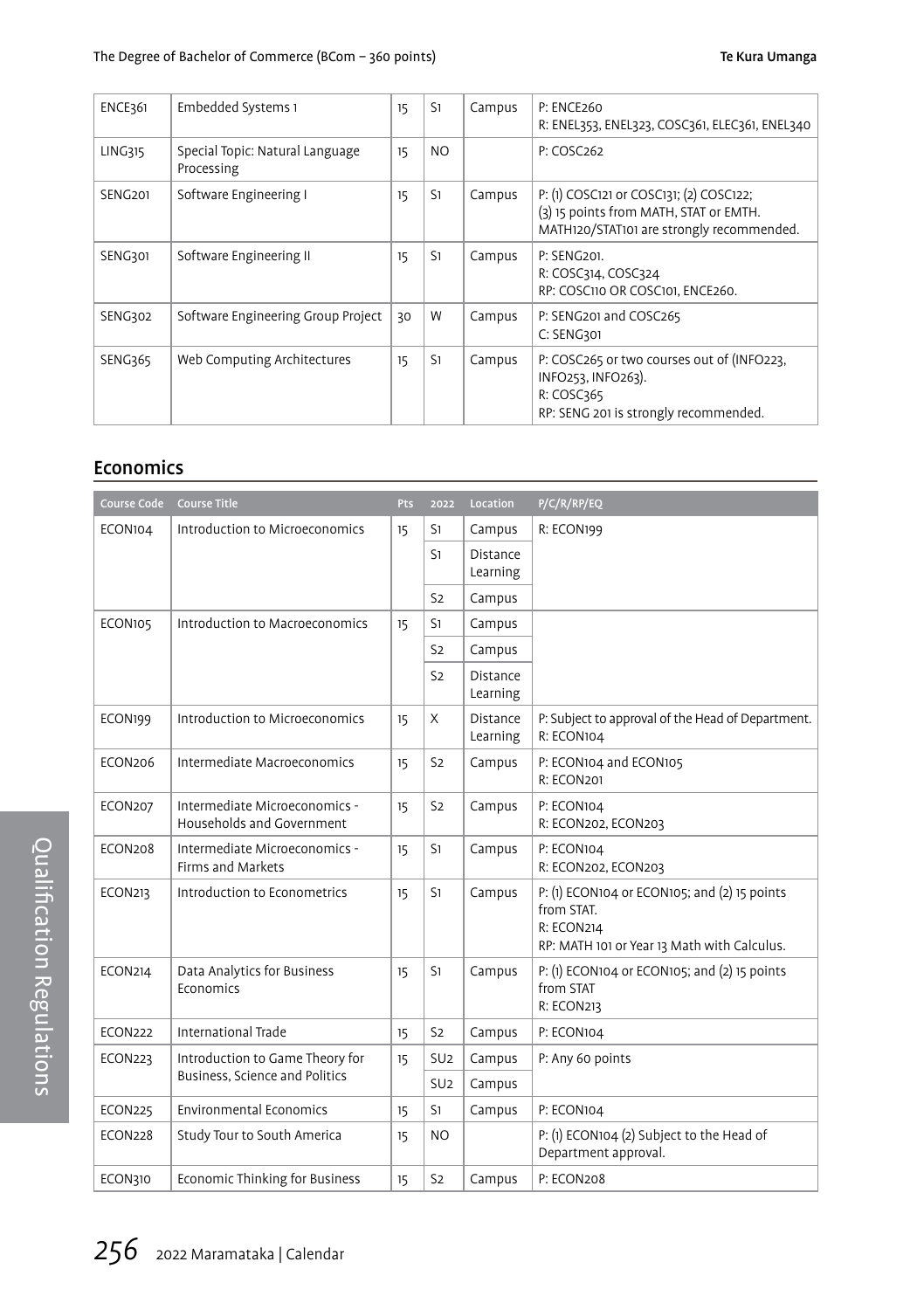| ECON314        | Economic Analysis of "Big Data"                                      | 15 | S <sub>2</sub>  | Campus               | P: (1) ECON105 ; and (2) ECON213 or ECON214                                                                                                  |
|----------------|----------------------------------------------------------------------|----|-----------------|----------------------|----------------------------------------------------------------------------------------------------------------------------------------------|
| <b>ECON321</b> | Microeconomic Analysis                                               | 15 | S1              | Campus               | P: (1) ECON207; and (2) MATH102 or MATH199;<br>and (3) 15 points from STAT<br>RP: ECON208                                                    |
| <b>ECON323</b> | Time Series Methods                                                  | 15 | S <sub>2</sub>  | Campus               | P: (1) ECON213; and (2) ECON207 or FINC205; and<br>(3) MATH 102<br>R: FINC323, STAT 317<br>EQ: FINC323, STAT 317                             |
| ECON324        | Econometrics                                                         | 15 | S1              | Campus               | P: (1) ECON213 or STAT202; and (2) MATH102 or<br>MATH199                                                                                     |
| <b>ECON325</b> | Macroeconomic Analysis                                               | 15 | NO.             |                      | P: (1) ECON105; and (2) ECON208; and (3) ECON321<br>R: ECON201                                                                               |
| ECON326        | Macro and Monetary Economics                                         | 15 | S <sub>2</sub>  | Campus               | P: (1) ECON206; (2) MATH102 or MATH199.<br>RP: ECON207                                                                                       |
| ECON327        | Economic Analysis of Law                                             | 15 | NO.             |                      | P: ECON207                                                                                                                                   |
| ECON329        | Industrial Organisation                                              | 15 | S <sub>2</sub>  | Campus               | P: ECON207 or ECON208<br>RP: ECON208                                                                                                         |
| ECON330        | Strategic Behaviour of Firms                                         | 15 | N <sub>O</sub>  |                      | P: ECON208                                                                                                                                   |
| <b>ECON331</b> | <b>Financial Economics</b>                                           | 15 | S <sub>2</sub>  | Campus               | P: (1) ECON207; and (2) FINC201; and<br>(3) MATH102 or MATH199;<br>R: FINC331<br>RP: FINC205 or MATH103<br><b>EQ: FINC331</b>                |
| <b>ECON332</b> | Economics and Psychology                                             | 15 | N <sub>O</sub>  |                      | P: ECON207                                                                                                                                   |
| ECON333        | <b>Experimental Economics</b>                                        | 15 | N <sub>O</sub>  |                      | P: ECON207                                                                                                                                   |
| <b>ECON334</b> | Labour Economics                                                     | 15 | N <sub>O</sub>  |                      | P: ECON208.<br>RP: ECON206                                                                                                                   |
| <b>ECON335</b> | Public Economics                                                     | 15 | S1              | Campus               | P: ECON207<br>RP: ECON208                                                                                                                    |
| ECON338        | Health Economics Overview                                            | 15 | NO.             |                      | P: ECON207<br>RP: ECON208                                                                                                                    |
| ECON339        | The Economics of European<br>Integration                             | 15 | SU <sub>1</sub> | Distance<br>Learning | P: Any 30 points at 200-level in EURA or<br>ECON, or any 60 points at 200-level from the                                                     |
|                |                                                                      |    | SU <sub>1</sub> | Campus               | Schedule V of the BA<br>R: EURO339, EURA339<br>EQ: EURA339                                                                                   |
| ECON340        | Development Economics                                                | 15 | S <sub>2</sub>  | Campus               | P: ECON207 or ECON208<br>RP: ECON208                                                                                                         |
| ECON341        | Economics of Education                                               | 15 | NO.             |                      | P: ECON207 or ECON208                                                                                                                        |
| <b>ECON342</b> | Economic History                                                     | 15 | NO              |                      | P: (1) ECON104; and (2) ECON105; and<br>(3) ECON206 or ECON207                                                                               |
| ECON343        | The Economics of Innovation,<br>Creativity and Intellectual Property | 15 | N <sub>O</sub>  |                      | P: ECON208<br>RP: MATH102 or MATH199                                                                                                         |
| ECON344        | International Finance                                                | 15 | S <sub>2</sub>  | Campus               | P: ECON206 or FINC201 or FINC203<br>R: ECON210 and FINC315 and FINC344<br>RP: 15 points in MATH or Year 13 Math with Calculus<br>EQ: FINC344 |
| <b>ECON345</b> | The Economics of Risk and<br>Insurance                               | 15 | NO.             |                      | P: ECON207<br>RP: ECON208<br><b>EQ: FINC345</b>                                                                                              |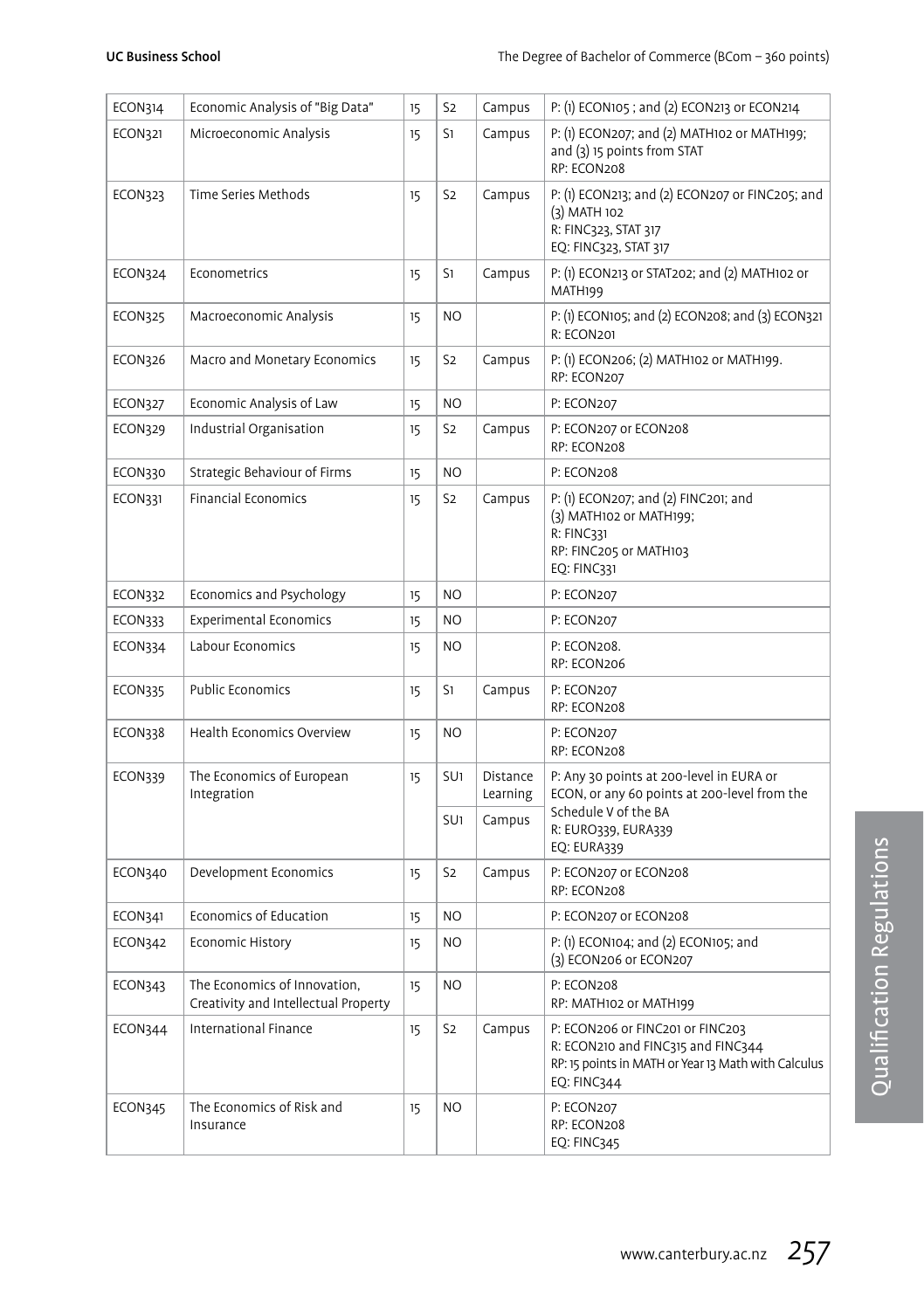| ECON390 | Internship or Consultancy Project | 15 | S1             |        | Campus $\vert$ P: (1) ECON207 or ECON208; and (2) Subject to    |
|---------|-----------------------------------|----|----------------|--------|-----------------------------------------------------------------|
|         |                                   |    | S <sub>2</sub> | Campus | the Head of Department approval<br>R: FINC390, ARTS395, PACE395 |

### Finance

| Course Code    | <b>Course Title</b>                                | Pts | 2022           | Location | P/C/R/RP/EQ                                                                                                                                                                                           |
|----------------|----------------------------------------------------|-----|----------------|----------|-------------------------------------------------------------------------------------------------------------------------------------------------------------------------------------------------------|
| <b>FINC101</b> | Personal Finance                                   | 15  | S1             | Campus   |                                                                                                                                                                                                       |
| <b>FINC201</b> | <b>Business Finance</b>                            | 15  | S1             | Campus   | P: (1) ACCT102; and (2) STAT101; and                                                                                                                                                                  |
|                |                                                    |     | S <sub>2</sub> | Campus   | (3) a further 30 points<br>R: FINC202. AFIS204<br>RP: Students without a mathematics<br>background equivalent to NCEA Level 2 should<br>pass MATH 101 before enrolling in this course.<br>EQ: AFIS204 |
| <b>FINC203</b> | Financial Markets, Institutions and<br>Instruments | 15  | S1             | Campus   | P: (1) STAT101; and (2) A further 45 points.<br>R: AFIS214<br><b>EO: AFIS214</b>                                                                                                                      |
| <b>FINC205</b> | <b>Quantitative Finance</b>                        | 15  | N <sub>O</sub> |          | P: (1) MATH102 or MATH199; and (2) STAT101<br>RP: MATH103                                                                                                                                             |
| <b>FINC301</b> | Corporate Finance Theory and Policy                | 15  | S <sub>2</sub> | Campus   | P: FINC201<br>C: FINC203<br>R: FINC354, AFIS304                                                                                                                                                       |
| <b>FINC302</b> | Applied Corporate Finance                          | 15  | NO.            |          | P: (1) FINC201 and FINC203; and (2) MATH101 or<br>MATH102 or MATH199                                                                                                                                  |
| <b>FINC305</b> | Financial Modelling                                | 15  | S1             | Campus   | P: (1) FINC201; and (2) MATH101 or MATH102 or<br>MATH199<br>C: FINC203 or MATH103<br>R: FINC616                                                                                                       |
| <b>FINC308</b> | Applied Financial Analysis and<br>Valuation        | 15  | S2             | Campus   | P: FINC201<br>C: FINC203<br>R: FINC394 and AFIS314                                                                                                                                                    |
| <b>FINC311</b> | Investments                                        | 15  | S1             | Campus   | P: (1) FINC201; and (2) MATH101 or MATH102 or<br>MATH199<br>C: FINC203 or MATH103<br>R: FINC364, AFIS314                                                                                              |
| <b>FINC312</b> | Derivative Securities                              | 15  | S1             | Campus   | P: (1) FINC201; and (2) MATH101 or MATH102 or<br>MATH199<br>C: FINC203 or MATH103<br>R: FINC612                                                                                                       |
| <b>FINC316</b> | Fixed Income Securities                            | 15  | NO.            |          | P: (1) FINC201 and FINC203; and (2) MATH102 or<br>MATH199<br>RP: FINC205                                                                                                                              |
| <b>FINC323</b> | Time Series Methods                                | 15  | NO.            |          | P: (1) ECON213; and (2) ECON207 or FINC205; and<br>(3) MATH 102<br>R: STAT317, ECON323<br>EQ: ECON323, STAT 317                                                                                       |
| FINC331        | Financial Economics                                | 15  | S <sub>2</sub> | Campus   | P: (1) ECON207; and (2) FINC201; and<br>(3) MATH102 or MATH199<br>R: ECON331<br>RP: FINC205 or MATH103<br><b>EQ: ECON331</b>                                                                          |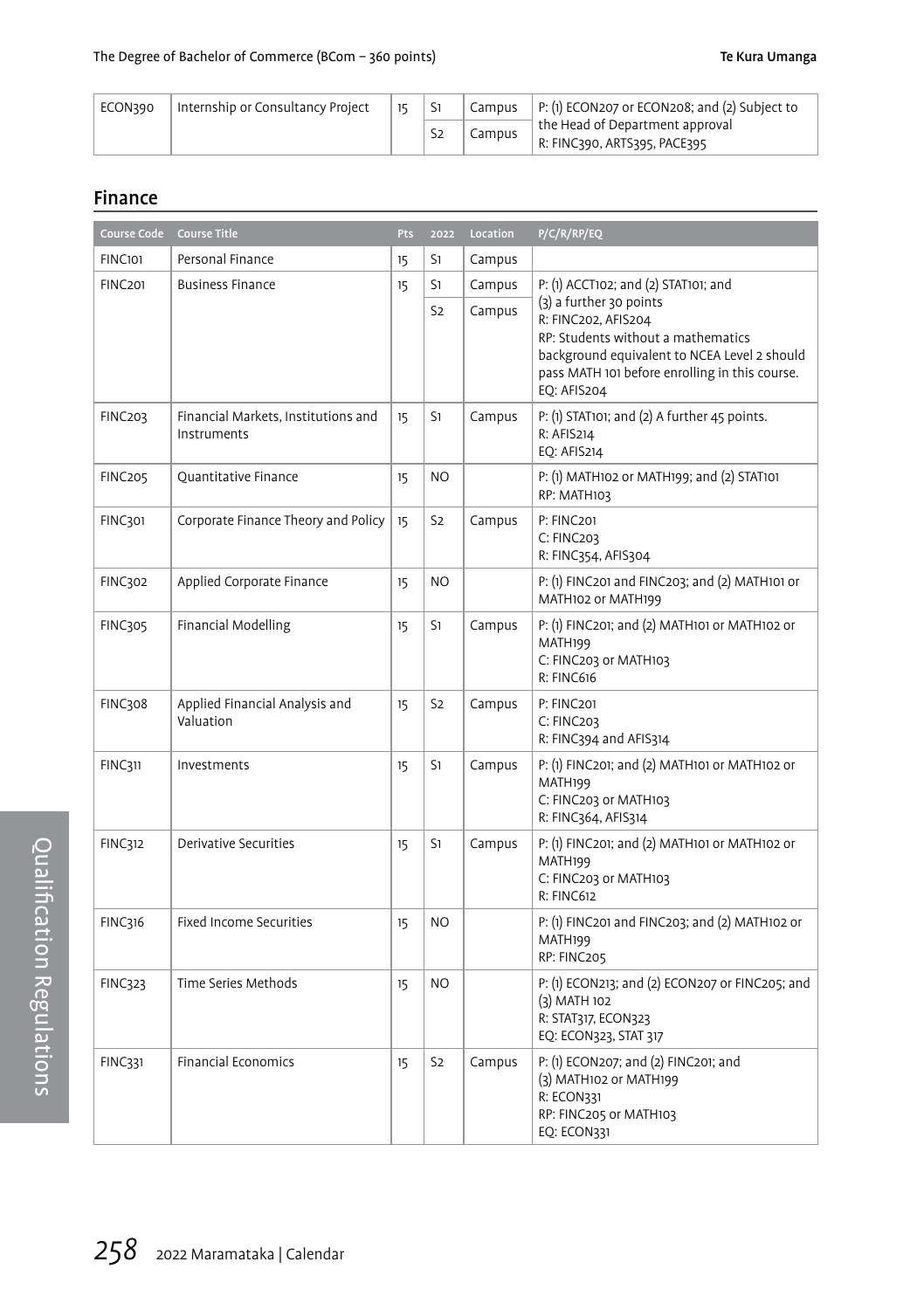| FINC344        | International Finance                  | 15 | S <sub>2</sub> | Campus | P: ECON206 or FINC201 or FINC203<br>R: FINC315, ECON344, ECON210<br>RP: 15 points in MATH or Year 13 Math with Calculus<br>EO: ECON344 |
|----------------|----------------------------------------|----|----------------|--------|----------------------------------------------------------------------------------------------------------------------------------------|
| <b>FINC345</b> | The Economics of Risk and<br>Insurance | 15 | NO.            |        | P: ECON207<br>RP: ECON208<br><b>EO: ECON345</b>                                                                                        |
| FINC390        | Internship or Consultancy Project      | 15 | S1             | Campus | P: (1) FINC201 and FINC203 (2) Subject to                                                                                              |
|                |                                        |    | S <sub>2</sub> | Campus | approval of the Head of Department<br>R: ECON390, ARTS395, PACE395                                                                     |

### Information Systems

| Course Code         | <b>Course Title</b>                           | Pts | 2022            | Location             | P/C/R/RP/EQ                                                                                                                                                            |
|---------------------|-----------------------------------------------|-----|-----------------|----------------------|------------------------------------------------------------------------------------------------------------------------------------------------------------------------|
| <b>INFO123</b>      | Business Information Systems and              | 15  | S1              | Campus               | R: ACIS123, AFIS123, AFIS124                                                                                                                                           |
|                     | Technology                                    |     | S2              | Campus               |                                                                                                                                                                        |
|                     |                                               |     | S2              | Distance<br>Learning |                                                                                                                                                                        |
| <b>INFO125</b>      | Introduction to Programming with<br>Databases | 15  | S1              | Campus               | R: ACIS125, AFIS125                                                                                                                                                    |
| <b>INFO213</b>      | Object-Oriented Systems                       | 15  | SU <sub>1</sub> | Campus               | P: 30 points from INFO123, INFO125, COSC121,                                                                                                                           |
|                     | Development                                   |     | SU <sub>1</sub> | Distance<br>Learning | COSC131, COSC122<br>R: ACIS213 and AFIS213 after 1996.                                                                                                                 |
| INFO <sub>223</sub> | <b>Business Systems Analysis</b>              | 15  | S <sub>2</sub>  | Campus               | P: (1) INFO123 or INFO125 or COSC121 or COSC131<br>or COSC122; and (2) An additional 15 points<br>from the Commerce Schedule.<br>R: INFO203, ACIS203, AFIS203, AFIS223 |
| INFO <sub>243</sub> | Accounting Information Systems                | 15  | S <sub>2</sub>  | Campus               | P: ACCT103 and INFO123<br>R: ACIS243, AFIS243                                                                                                                          |
| INFO <sub>253</sub> | Internet Business and Technology              | 15  | S1              | Campus               | P: (1) INFO123 or INFO125 or COSC121 or COSC131<br>or COSC122; and (2) An additional 15 points<br><b>R: INFO233</b>                                                    |
| <b>INFO260</b>      | Data Management                               | 15  | S1              | Campus               | P: 1) INFO123 or INFO125 or COSC101 or COSC121<br>or COSC131 or COSC122 or DIGI101; and<br>(2) An additional 15 points                                                 |
| <b>INFO261</b>      | Introduction to Business Analytics            | 15  | S <sub>2</sub>  | Campus               | P: (1) 15 points from STAT101, DATA101, DIGI103;<br>and (2) 15 points from INFO123, INFO125,<br>COSC101, COSC121, COSC122, COSC131, DIGI101                            |
| INFO <sub>263</sub> | Web Design and Development                    | 15  | S <sub>2</sub>  | Campus               | P: 30 points from (INFO123, INFO125, COSC121,<br>COC131, COSC122)<br>R: INFO233                                                                                        |
| INFO333             | IT Risk and Security Management               | 15  | N <sub>O</sub>  |                      | P: (1) INFO233 or INFO253 or INFO263 or<br>COSC231 or COSC264; and (2) An additional<br>30 points at 200-level or above<br>R: ACIS333                                  |
| <b>INFO343</b>      | IT Governance and Strategy                    | 15  | S1              | Campus               | P: (1) 15 points at 200-level from INFO; and<br>(2) an additional 30 points at 200-level or above<br>R: INFO303, ACIS303                                               |
| <b>INFO353</b>      | <b>Emerging IT for Business</b>               | 15  | S <sub>2</sub>  | Campus               | P: (1) INFO123; and (2) An additional 45 points at<br>200-level or above.<br>R: INFO635                                                                                |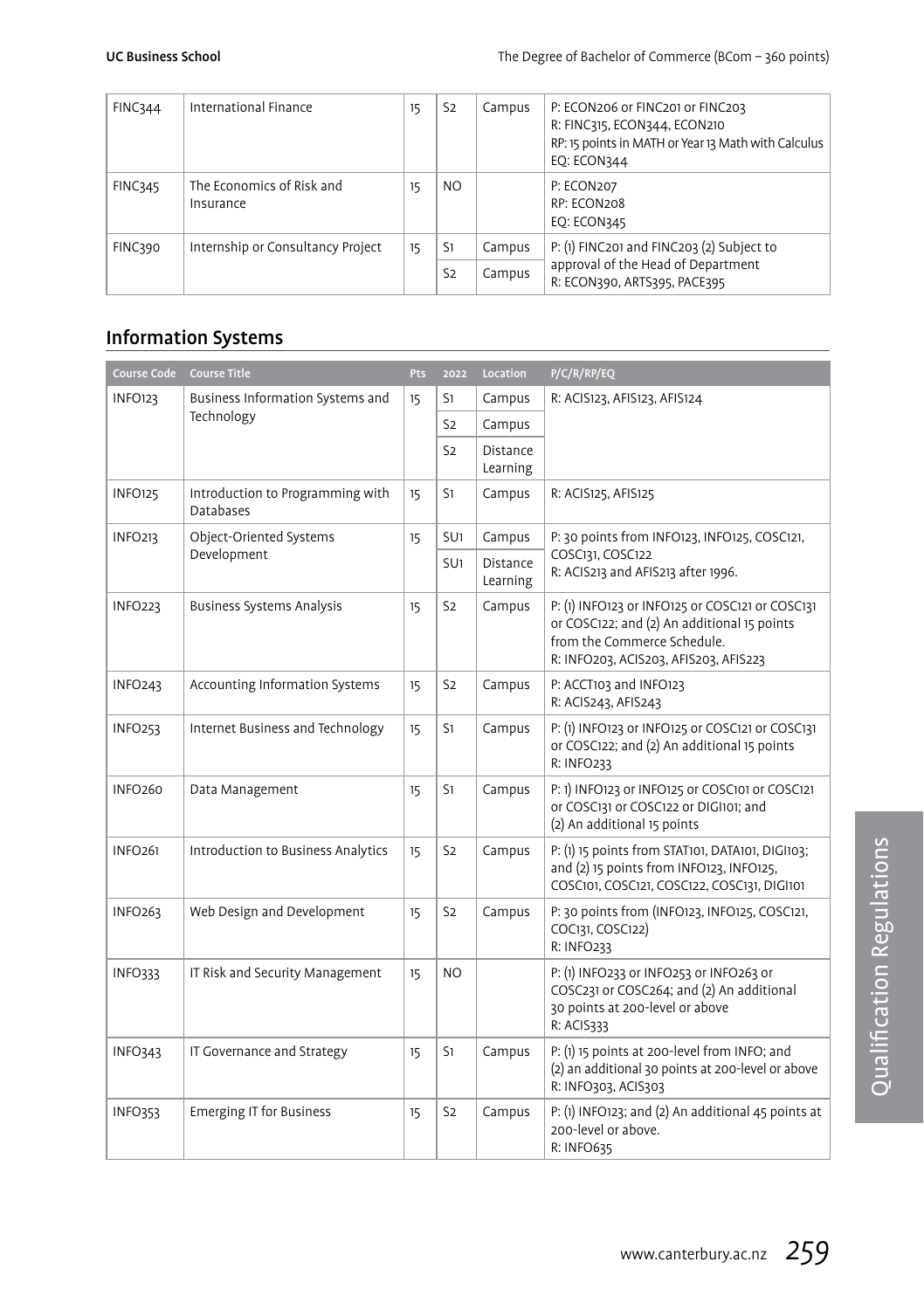| INFO360        | Business Process Management                                                            | 15 | S1             | Campus | P: (1) 15 points at 200-level INFO, COSC or SENG;<br>and (2) An additional 30 points at 200-level<br>or above                                                                    |
|----------------|----------------------------------------------------------------------------------------|----|----------------|--------|----------------------------------------------------------------------------------------------------------------------------------------------------------------------------------|
| INFO361        | Business Intelligence and Analytics                                                    | 15 | S <sub>2</sub> | Campus | P: (1) INFO123; and (2) 45 points at 200-level<br>or above<br>RP: STAT101                                                                                                        |
| INFO362        | Special Topic                                                                          | 15 | NO.            |        | P: Subject to Head of Department approval.<br>R: ACIS362, AFIS362                                                                                                                |
| INFO363        | Special Topic: Blockchain and<br>Cryptocurrencies in Business,<br>Culture, and Society | 15 | S1             | Campus | P: (1) INFO123 or INFO125 or COSC101 or COSC121<br>or COSC131 or COSC122 or DIGI101 and<br>(2) 45 points at 200-level or above                                                   |
| INFO369        | Special Topic                                                                          | 30 | N <sub>O</sub> |        | P: Subject to Approval by the Head of Department                                                                                                                                 |
| INFO390        | Information Systems Internship                                                         | 15 | S1             | Campus | $P: (1)$ 45 points at 200-level INFO; and $(2)$                                                                                                                                  |
|                |                                                                                        |    | S <sub>2</sub> | Campus | 15 points at 200-level INFO, COSC or SENG; and<br>(3) Subject to Head of Department Approval<br>R: INFO362, INFO330, ACCT390, ECON390,<br>FINC390, MKTG390                       |
| <b>INFO393</b> | Information Systems Project<br>Management                                              | 15 | S <sub>2</sub> | Campus | P: (1) 15 points at 200-level from INFO, COSC<br>or SENG; and (2) An additional 30 points at<br>200-level<br>R: INFO313, ACIS313, AFIS313, MSCI322, MSCI324,<br>MGMT372, MSCI372 |

### Innovation

| <b>Course Code</b> | <b>Course Title</b>                                       | <b>Pts</b> | 2022           | Location | P/C/R/RP/EQ                                                             |
|--------------------|-----------------------------------------------------------|------------|----------------|----------|-------------------------------------------------------------------------|
| <b>INOV200</b>     | Opportunities: Here, There and<br>Everywhere              | 15         | S <sub>1</sub> | Campus   | P: Any 60 points                                                        |
| <b>INOV201</b>     | Will it Fly?: Feasibility Assessment<br>of New Innovation | 15         | S <sub>1</sub> | Campus   | P: Any 60 points.<br>RP: INOV200                                        |
| <b>INOV202</b>     | Emerging Technologies                                     | 15         | NO.            |          | P: Any 60 points.<br>RP: INOV200                                        |
| <b>INOV290</b>     | Enterprise in Practice (Project)                          | 15         | S <sub>2</sub> | Campus   | P: 120 points at 100-level or above<br>R: BSNS290                       |
| <b>INOV300</b>     | Societal Impact Through Innovation                        | 15         | N <sub>O</sub> |          | P: INOV200<br>RP: INOV201 or INOV202 or MGMT223                         |
| <b>INOV301</b>     | Implementing for Societal Impact:<br>Tools for Innovators | 15         | NO.            |          | P: INOV200 and Head of Department approval<br>RP: INOV300 or MGMT342    |
| INOV390            | Innovation Practicum                                      | 30         | NO.            |          | P: INOV300 or MGMT342 and Head of<br>Department Approval<br>RP: INOV301 |

### Law

| Course Code Course Title |                    | <b>Pts</b> |                | 2022 Location P/C/R/RP/EQ                 |
|--------------------------|--------------------|------------|----------------|-------------------------------------------|
| LAWS355                  | European Union Law |            | N <sub>O</sub> | C: LAWS202-LAWS206<br>R: EURO311, EURA311 |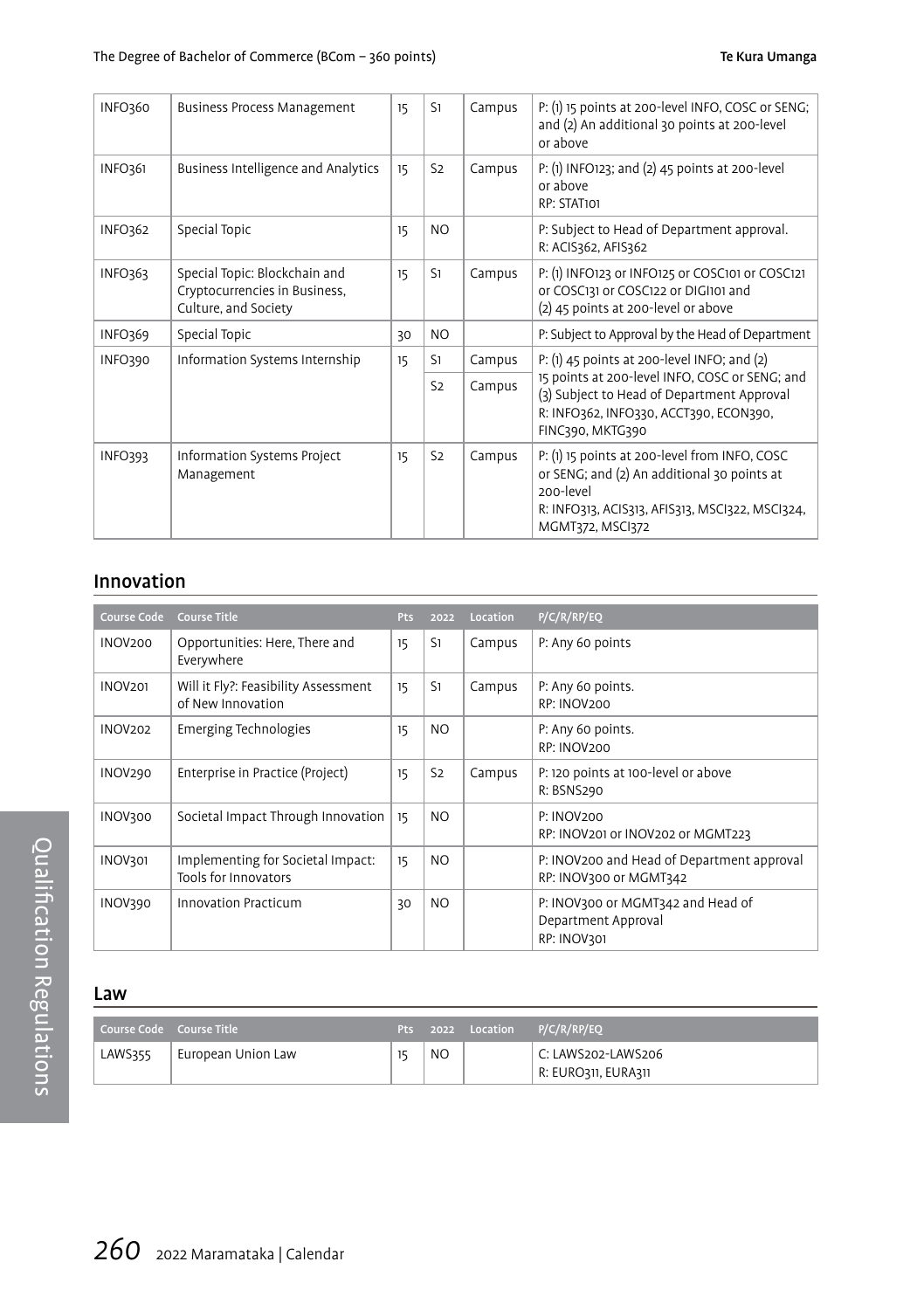### Whakahaere | Management

| Course Code    | <b>Course Title</b>                                             | Pts | 2022           | Location             | P/C/R/RP/EQ                                                                                                                      |
|----------------|-----------------------------------------------------------------|-----|----------------|----------------------|----------------------------------------------------------------------------------------------------------------------------------|
| MGMT100        | Fundamentals of Management                                      | 15  | S1             | Campus               | R: MGMT101                                                                                                                       |
|                |                                                                 |     | S1             | Distance<br>Learning |                                                                                                                                  |
|                |                                                                 |     | S <sub>2</sub> | Campus               |                                                                                                                                  |
| MGMT170        | Managerial Decision Making                                      | 15  | S <sub>2</sub> | Campus               | R: MSCI101                                                                                                                       |
|                |                                                                 |     | S <sub>2</sub> | Distance<br>Learning |                                                                                                                                  |
| MGMT206        | Organisational Behaviour                                        | 15  | S1             | Campus               | P: (1) MGMT100; and (2) A further 45 points<br>R: MGMT201, MGMT216<br>EO: MGMT216                                                |
| MGMT207        | Principles of Human Resource<br>Management                      | 15  | S1             | Campus               | $P: (1)$ MGMT100; and $(2)$ A further 45 points                                                                                  |
| MGMT208        | Principles of Leadership                                        | 15  | N <sub>O</sub> |                      | P: (1) MGMT100; and (2) A further 45 points                                                                                      |
| MGMT221        | <b>International Business</b>                                   | 15  | S1             | Campus               | P: (1) MGMT 100; and (2) A further 45 points<br>R: MGMT220                                                                       |
| MGMT223        | Innovation Management                                           | 15  | S <sub>2</sub> | Campus               | P: (1) MGMT 100; and (2) A further 45 points                                                                                     |
| MGMT228        | Chinese Business Practices and<br>Culture (study tour)          | 15  | N <sub>O</sub> |                      | P: (1) 30 points from Commerce subjects;<br>(2) a further 30 points at 200-level; (3) subject<br>to Head of Department approval. |
| MGMT230        | Business, Society and the                                       | 15  | S1             | Campus               | P: 60 points                                                                                                                     |
|                | Environment                                                     |     | S <sub>2</sub> | Campus               | R: MKTG230<br>EQ: MKTG230                                                                                                        |
| MGMT240        | Business Communication for the<br>Global Age                    | 15  | N <sub>O</sub> |                      | P: MGMT100<br>RP: MGMT206                                                                                                        |
| MGMT270        | Introduction to Operations and<br>Supply Chain Management       | 15  | S1             | Campus               | P: (1) MGMT100 or MGMT170; and (2) STAT101<br>R: MSCI270, MSCI220<br>EQ: MSCI270                                                 |
| <b>MGMT271</b> | Operations Management Processes                                 | 15  | S <sub>2</sub> | Campus               | P: (1) MGMT100 or MGMT170; and (2) STAT101<br>R: MSCI221, MSCI271<br>RP: MGMT270 or MSCI270<br><b>EO: MSCI271</b>                |
| MGMT281        | Business Research Methods                                       | 15  | NO             |                      | P: (1) 15 points STAT; and (2) A further 45 points<br>R: MKTG280, MSCI280, MGMT280, MSCI281<br>EO: MSCI281                       |
| MGMT301        | Leading Change and Innovation                                   | 15  | S1             | Campus               | P: MGMT206 and MGMT207<br>R: MGMT315                                                                                             |
| MGMT303        | Leading and Managing People:<br>Essential Employment Frameworks | 15  | S <sub>2</sub> | Campus               | P: 30 points of MGMT 200-level (or above)<br>courses; or 30 points of LAWS 200-level (or<br>above)<br>R: MGMT306                 |
| MGMT304        | Management Skills for a Diverse<br>Workforce                    | 15  | S1             | Campus               | P: MGMT206 and MGMT207                                                                                                           |
| MGMT306        | Team Leadership                                                 | 15  | S1             | Campus               | P: MGMT 206 and MGMT 207<br>R: MGMT305                                                                                           |
| MGMT308        | Advanced Human Resource<br>Management                           | 15  | S <sub>2</sub> | Campus               | P: MGMT206 and MGMT207<br>R: MGMT307                                                                                             |
| MGMT324        | International Entrepreneurship                                  | 15  | S <sub>2</sub> | Campus               | P: 45 points at 200-level or above in MGMT<br>or MKTG                                                                            |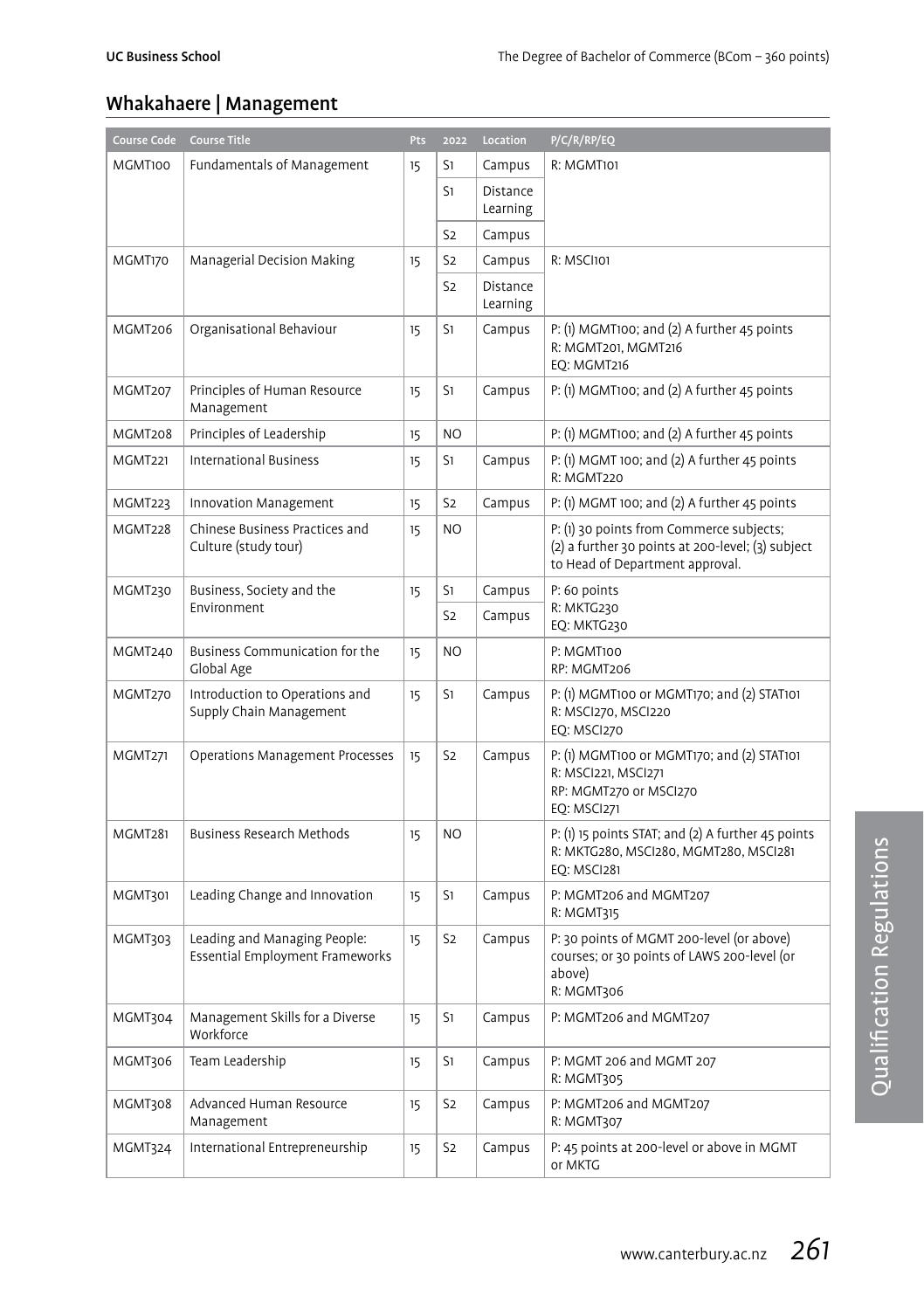| MGMT330        | Communication Management                            | 15 | S <sub>2</sub> | Campus | P: MGMT 206 or COMS 201 or SOCI 219 or<br>MKTG201                                                                                                                          |
|----------------|-----------------------------------------------------|----|----------------|--------|----------------------------------------------------------------------------------------------------------------------------------------------------------------------------|
| MGMT331        | Learning and Development in<br>Organisations        | 15 | S1             | Campus | P: MGMT 206 and MGMT 207                                                                                                                                                   |
| MGMT332        | International Management                            | 15 | S <sub>2</sub> | Campus | P: MGMT 221                                                                                                                                                                |
| MGMT333        | Managing Corporate Responsibility                   | 15 | S <sub>2</sub> | Campus | P: (1) MGMT 230; and (2) Any 30 points at<br>200-level or above<br>RP: Other essay-based courses                                                                           |
| MGMT334        | <b>Negotiation for Business</b>                     | 15 | <b>NO</b>      |        | P: Any 45 points from LAWS101, LAWS110 or<br>MGMT 200-level courses or above.                                                                                              |
| <b>MGMT335</b> | Business and Sustainability                         | 15 | S1             | Campus | P: MGMT230 or MKTG230                                                                                                                                                      |
| MGMT342        | Entrepreneurship and New Ventures                   | 15 | S <sub>2</sub> | Campus | P: (1) ACCT102; and (2) A further 45 points at<br>200-level or above<br>R: MGMT 321                                                                                        |
| MGMT343        | Social Entrepreneurship                             | 15 | S1             | Campus | P: Any 90 points at 200-level or above<br>R: MGMT 321                                                                                                                      |
| MGMT344        | Strategic Management                                | 15 | S1             | Campus | P: (1) ACCT102; and (2) A further 45 points at<br>200-level or above<br>R: MGMT320                                                                                         |
| MGMT345        | Strategy Processes and Practices                    | 15 | S1             | Campus | P: (1) ACCT102; and (2) A further 45 points at<br>200-level or above<br>R: MGMT 320<br>RP: MGMT 344                                                                        |
| MGMT370        | Strategic Operations and Supply<br>Chain Management | 15 | S1             | Campus | P: (1) MGMT270 or MSCI270; and (2) A further<br>45 points at 200-level or above<br>R: MSCI320, MSCI370<br>EQ: MSCI370                                                      |
| MGMT371        | Purchasing and Supply Chain<br>Management           | 15 | S <sub>2</sub> | Campus | P: (1) MGMT270 or MSCI270; and (2) A further<br>45 points at 200-level or above<br>R: MSCI321, MSCI371<br><b>EQ: MSCI371</b>                                               |
| MGMT372        | Project Management                                  | 15 | S <sub>2</sub> | Campus | P: Any 45 points at 200-level or above<br>R: MSCI322, MSCI324, MSCI372, INFO313, ACIS313<br>EQ: MSCI372                                                                    |
| MGMT373        | Quality Management                                  | 15 | N <sub>O</sub> |        | P: (1) MGMT270 or MSCI270; and (2) MGMT271<br>or MSCI271<br>R: MSCI323, MSCI373<br><b>EQ: MSCI373</b>                                                                      |
| MGMT390        | Management Intern Consulting<br>Project             | 15 | A              | Campus | P: (1) 60 points at 200-level or above in MGMT;<br>and (2) Subject to Head of Department Approval<br>R: ARTS 395, ECON390, FINC390, MKTG390,<br>ACCT364, INFO390, PACE 395 |

### Whakatairanga | Marketing

|         | Course Code Course Title | Pts                                                                                | 2022           | Location             | P/C/R/RP/EQ                                                                                    |
|---------|--------------------------|------------------------------------------------------------------------------------|----------------|----------------------|------------------------------------------------------------------------------------------------|
| MKTG100 | Principles of Marketing  | <b>R: MGMT102</b><br>S1<br>Campus<br>15<br>EO: MGMT102<br>S <sub>2</sub><br>Campus |                |                      |                                                                                                |
|         |                          |                                                                                    |                |                      |                                                                                                |
|         |                          |                                                                                    | S <sub>2</sub> | Distance<br>Learning |                                                                                                |
| MKTG201 | Marketing Management     | 15                                                                                 | S <sub>2</sub> | Campus               | P: (1) MKTG100; and (2) A further 45 points<br>R: MGMT210<br>RP: MKTG202<br><b>EO: MGMT210</b> |